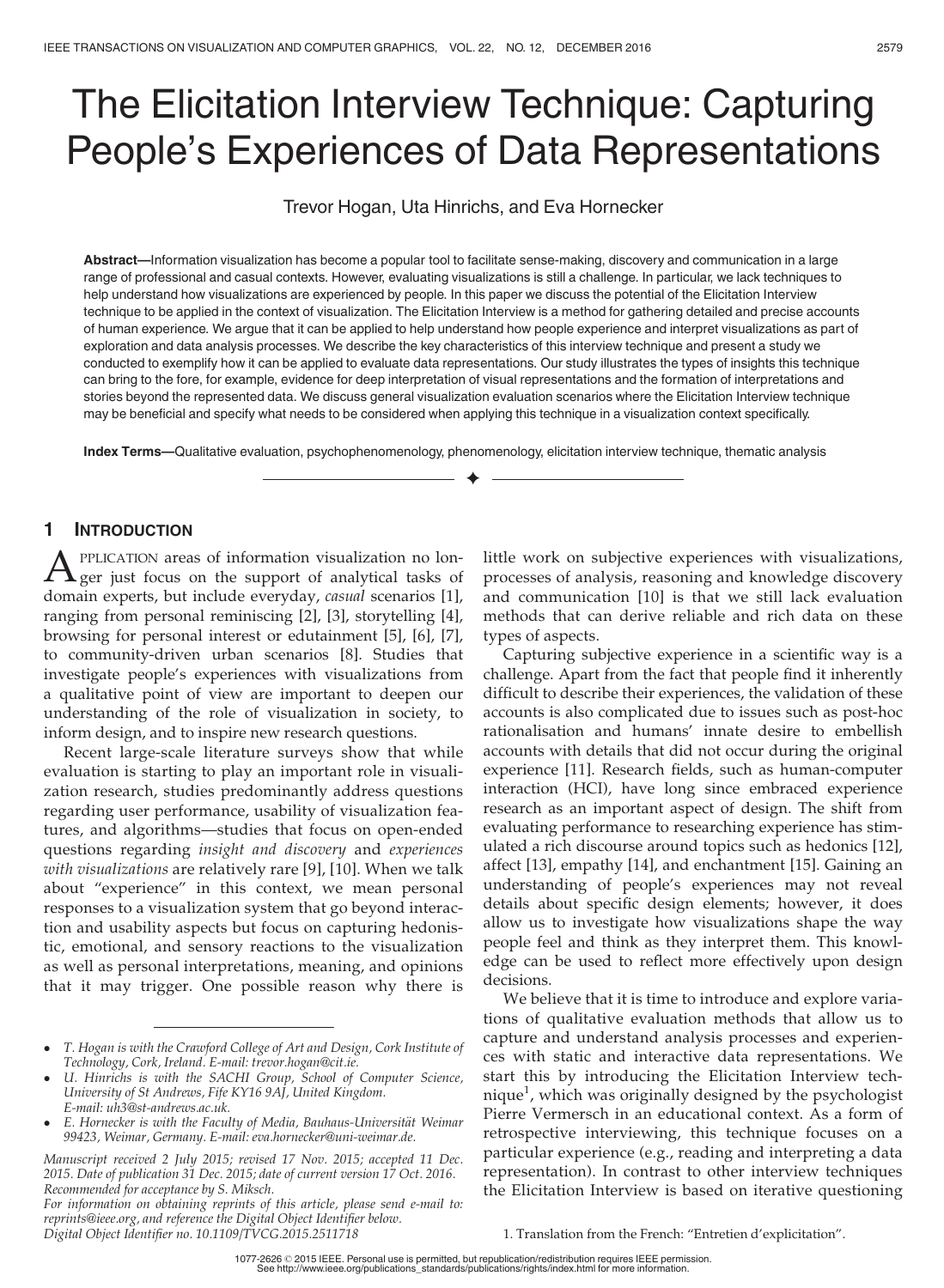| Study Method          | Strengths                                                                                                                                                                                                         | Limitations                                                                                                                                                                                   |
|-----------------------|-------------------------------------------------------------------------------------------------------------------------------------------------------------------------------------------------------------------|-----------------------------------------------------------------------------------------------------------------------------------------------------------------------------------------------|
| Observations          | Provide insights into activities around exploration<br>and analysis processes.                                                                                                                                    | Insights into people's thought processes are not<br>captured.                                                                                                                                 |
| <b>Diaries</b>        | First-hand capture of people's experiences with<br>visualizations and thought processes around<br>exploration and analysis (see, for example [22]).                                                               | Richness of data depends on the participant's<br>commitment. Personal biases and post-rationalization<br>may skew the data.                                                                   |
| <b>Ouestionnaires</b> | Enable the large-scale and consistent collection of<br>people's subjective experiences with an information<br>visualization.                                                                                      | Limited level of detail-more in-depth and clarifying<br>questions are not possible.                                                                                                           |
| Think-aloud           | Enables the first-hand collection of information<br>about people's thoughts and subjective experiences<br>with a visualization while they are exploring (see [23]<br>for an example study in the InfoVis context) | The activity of commenting on thoughts and actions<br>adds a cognitive task and therefore influences<br>people's exploration process and their experience of<br>the visualization in general. |
| Interviews            | Can provide in-depth insights into peoples'<br>experience of a visualization and their strategies<br>of data exploration.                                                                                         | Introduction of biases and post-rationalization can<br>skew the data.                                                                                                                         |

TABLE 1 Evaluation Techniques to Investigate Insight and Subjective Experiences of Information Visualizations

where the participant is encouraged to describe their experience repeatedly at finer levels of granularity. This includes asking about the (physical) context in which the experience took place and sensory aspects that accompanied it. Present tense is used during the interview to help the participant "re-enact" the experience. The technique was specifically designed to capture rich experience accounts while minimizing biases introduced through post-rationalization [16]. It has been used in a range of contexts, for example, to capture experiences with technology [17], the unfolding of an intuitive experience [11], and to enable sufferers of epileptic seizures to become aware of unconscious behaviours immediately prior to the onset of an attack [18].

We claim that the Elicitation Interview technique is a valuable addition to current evaluation techniques used in visualization research. We have conducted a study that demonstrates the technique's potential to capture subjective experiences with data representations. Our findings show that the Elicitation Interview brings to the fore people's interpretations of individual representation aspects, and how they arrive at these interpretations by actively seeking for personal connections, rich meaning, and stories. This questions previous assumptions which claim that over- or miss-interpretation of visualizations can be avoided through design [19]. While the Elicitation Interview does not provide direct design considerations, it can help to unearth problems or strengths of a visualization design and point towards potential solutions. With this paper we contribute:

- The introduction and description of the Elicitation Interview technique from a visualization perspective.
- A study that exemplifies how the Elicitation Interview technique can be applied in the visualization context, and what types of findings can be derived from it.
- Practical considerations of how to apply this technique to evaluate information visualizations.
- A discussion of how the technique can be applied to different visualization evaluation scenarios and future research questions it brings to the fore.

# 2 STUDYING EXPERIENCES OF VISUALIZATIONS

Evaluation has become a prominent topic in visualization research, and previous literature describes a range of techniques that can be applied to studying visualization systems. Carpendale provides a thorough overview of quantitative and qualitative methods applicable to information visualization, outlining their strength and weaknesses [20]. Munzner discusses evaluation methods focusing on the different stages of the visualization design process [21]. Lam et al. have identified seven evaluation scenarios, including those that focus on understanding the data analysis process and those that aim at deepening our understanding of visualization techniques [10]. Based on these they provide an overview of possible evaluation goals, questions, and methods to facilitate the study design process.

Common evaluation techniques that are used to investigate how people form insight and make discoveries using visualization include observations, diaries, questionnaires, think-aloud procedures, and interviews (see Table 1). All these techniques are not necessarily specific to the area of visualization, but have been used in this context to explore visual analysis processes, the usability, and (more rarely) subjective experiences with visualization systems. An in-depth discussion of these techniques is beyond the scope of this paper, and previous work provides an excellent overview [10], [20], [21]. Here we highlight that these techniques span a spectrum that ranges from techniques eliciting insights from observations that are then analyzed and interpreted by a researcher, and techniques where participants are asked to directly comment on their experiences. The limitation of the first approach is the lack of insights on thought processes which cannot be observed; the latter runs the risk of introducing post-rationalization or biases through the participant and/or the researcher (see Table 1). We argue that the Elicitation Interview technique can help to gain in-depth insights into people's approaches, processes, and subjective experiences of data analysis and interpretation of information visualizations while, at the same time, minimizing the problem of postrationalization.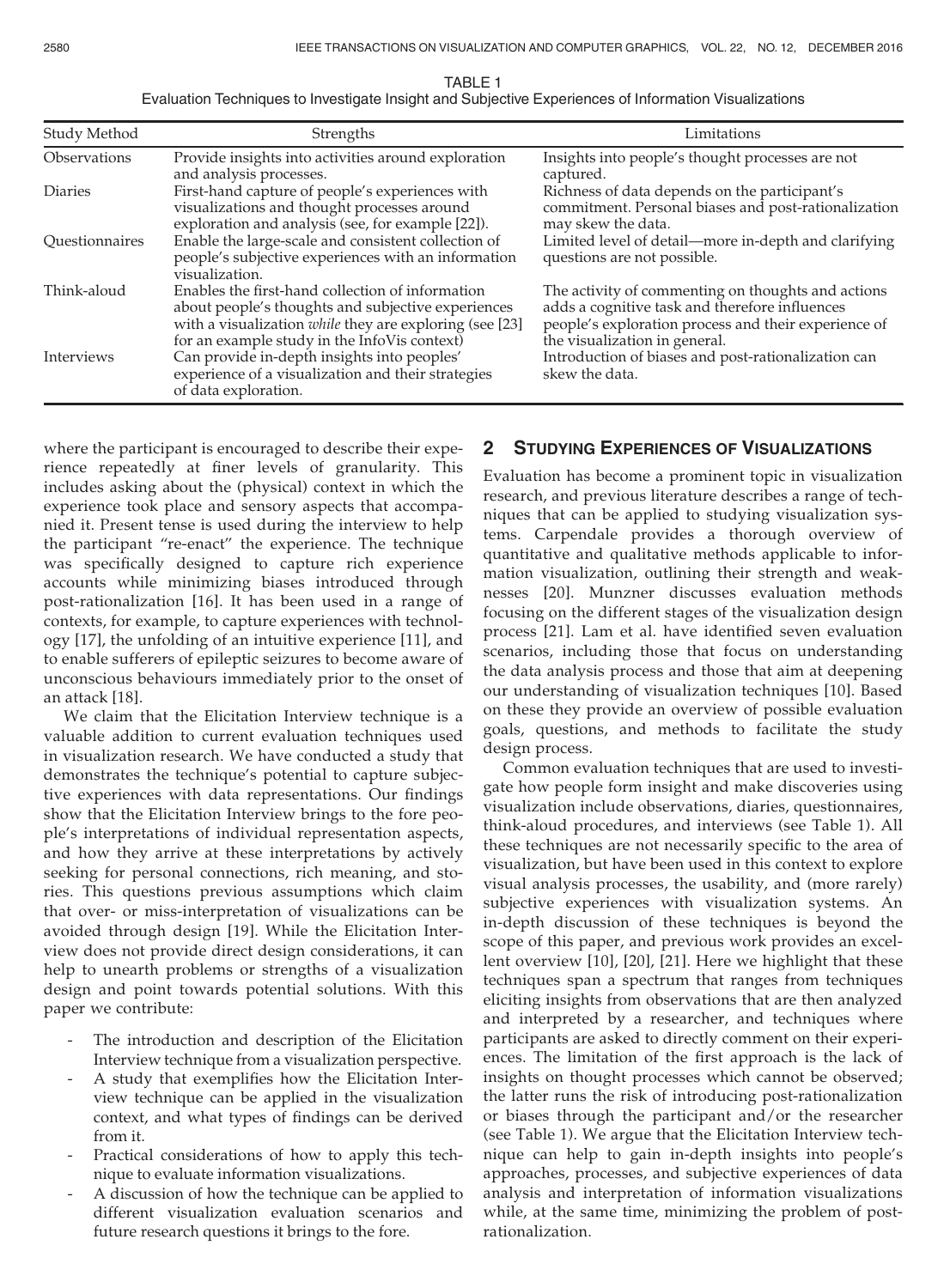As the name suggests, the Elicitation Interview technique is a special form of interview. Interviews are a common technique to gather opinions of participants after they have interacted with a visualization system or to learn about existing work strategies to inform the design of a visualization. The data acquired during an interview can be rich in insights, going beyond potential preassumptions of the interviewer and superficial opinions of the participant. However, while interviews are frequently conducted to evaluate visualizations, we found that the type and interview approach are rarely specified researchers rarely explain how exactly the interview was conducted, beyond stating its duration and, sometimes, its "structured", "semi-structured", or "open-ended" character. Furthermore, interview questions typically focus on usability aspects and do not explore actual experiences and insight generation processes [10]. Admittedly, these latter aspects are difficult to capture in an interview without introducing bias. To counteract this, interviews can be conducted in combination with video recordings of participants' interactions [24]. Video-recall can increase the accuracy of the described experience while also reminding the interviewee of details that would have otherwise been forgotten. However, watching the event unfold on video can stimulate new thoughts that were not evident during the original experience. The Elicitation Interview technique differs from interview methods commonly applied in HCI and visualization by guiding the participant into a mental state where they come close to what they were actually thinking and feeling in-the-moment when they explored the visualization for the first time.

We do not wish to propose the Elicitation Interview technique as a replacement of the existing methods described above. In many cases, depending on the research context, different techniques or a mixed-method approach is appropriate [10], [20]. However, if the objective is to gather rich accounts of experience that correspond to the actual "lived experience"; about the process of data analysis and discovery, the Elicitation Interview can be a useful tool that allows us to gain access to the people's subjective experiences beyond their attitudes, judgements, and observations. In the following sections, we introduce the background and key characteristics of Elicitation Interview technique.

## 3 THE ELICITATION INTERVIEW

First conceived by Pierre Vermersch in the early 1990's [16], [25], the Elicitation Interview was initially used in an educational context to help expert practitioners become aware and describe the implicit part of their skills to enable them to help students to work around cognitive blocks that may have impacted on their education. Since then the method has been used in a range of contexts, including pedagogy [26], management [27], medicine [18], and therapy [28]. Petitmengin has used the technique to study intuitive experiences [11] and to investigate the structure of the auditory experience [29]. In HCI the Elicitation Interview has been applied by Light and Wakeman to explore the experience of text entry into a web interface [30]. More recently, Obrist captured accounts of people's verbalizations of a tactile experiences by conducting a series of Elicitation Interviews [31]. Although these examples are situated across a diverse range of disciplines, they all share a similar motivation: to elicit precise and detailed information about people's lived experience, whether this experience involves tactile perception, pedagogical tasks, listening to sounds, a moment of intuition, or interaction with technology. We argue that the Elicitation Interview can be beneficial to explore people's experience with visualizations.

#### 3.1 Theoretical Background

The Elicitation Interview technique is grounded in phenomenology, more specifically, psychophenomenology. Phenomenology, a philosophical movement that started in the early 20th century [32], [33], is generally described as the study of experience and consciousness in the way it occurs and appears to us. Phenomenological research seeks to describe what something feels like rather than explain the phenomenon that is being investigated, and aims to go beyond experiences of which people are immediately aware.

While traditional phenomenological approaches tend to utilize rigorous introspective techniques to gain firstperson accounts, such as think-aloud or diary studies [34], psychophenomenology attempts to gain an understanding of the phenomenology of someone else's experience through retrospective, interpretive interviews. In these interviews, the participant is verbally guided back toward re-enacting the experience under investigation in order for them to provide an account (a detailed description) not only about the conscious acts that they are aware of but also those actions or cognitive processes that they may not have been aware of during the episode. For instance, when driving a car we focus on the road ahead but may not be aware of our body position, which may be tense and uncomfortable. Known as pre-reflective consciousness, this part of experience is concealed by the absorption of attention in the objective or content of the experience, and, as a result, is not spontaneously described by people when being interviewed about their experience of an activity or event. This human phenomenon is particularly evident when we engage in activities such as reading, writing, observing, listening, or analyzing data, as these are accompanied by cognitive processes that are often outside of our awareness [35]. Methods in psychophenomenology can help to bring these processes to our attention. From a visualization perspective, they can therefore help to shed light into sense-making processes, emotional, and sensory reactions that occur when we (visually or interactively) explore and interpret a visualization.

#### 3.2 Key Characteristics and Interview Phases

Through our review of existing literature on the Elicitation Interview technique [11], [26], [29], [30], [31], [36] and through our own practical experience we have identified a number of characteristics that need to be considered when applying this technique in a visualization context.

A fundamental element to consider before applying the Elicitation Interview technique is the type of experience to be investigated: this should be a singular lived experience. For instance, the technique can be used investigate people's experience of a visualization situated precisely in space and time. However, it is less useful to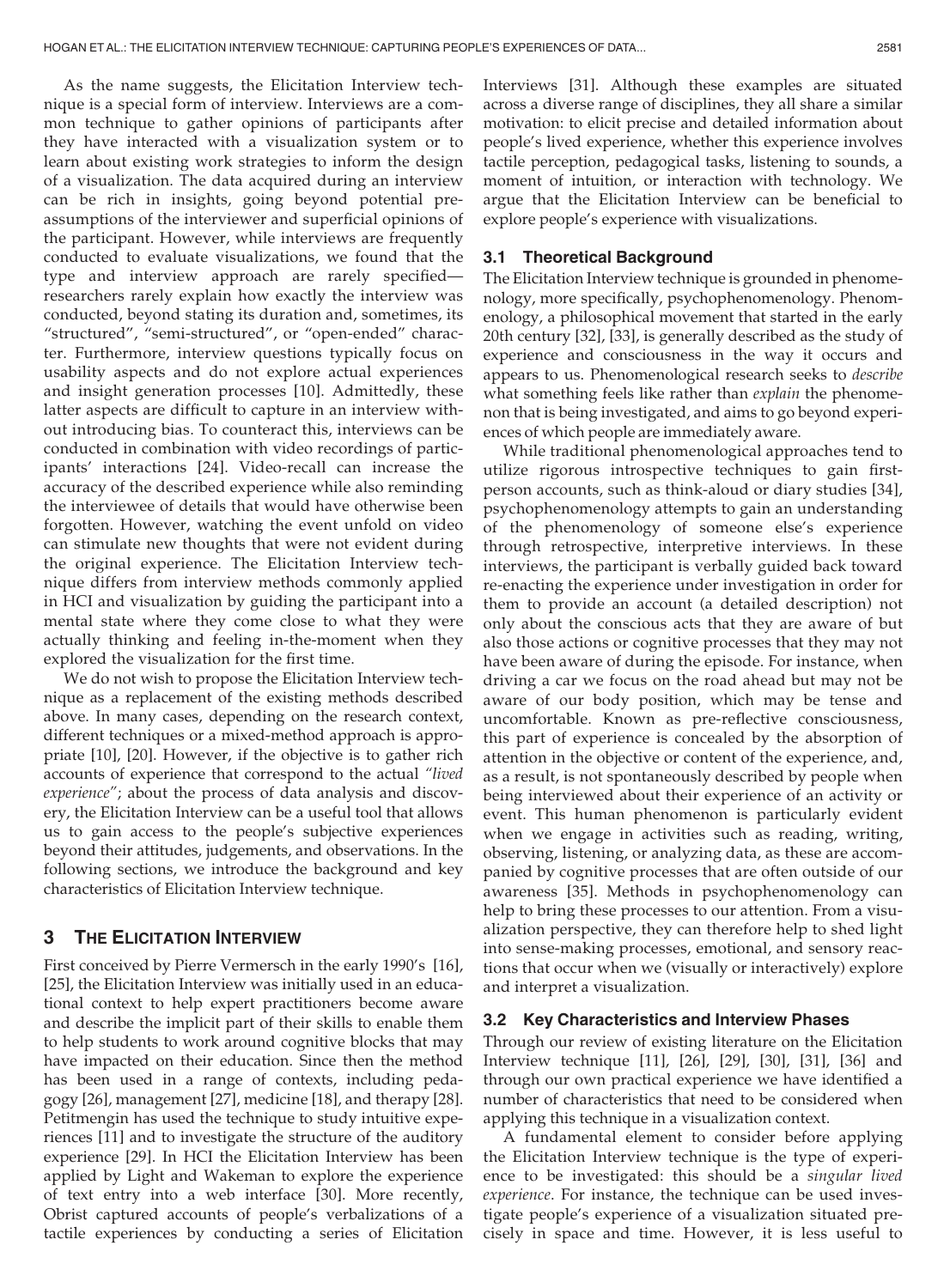explore people's experience of visualization in general as they tend to move away from describing a lived experience towards the expression of comments, justifications, explanations, and beliefs.

Once the researcher has chosen a singular experience, the mode of questioning used throughout the Interview is non-inductive and directive. Non-inductive, because the researcher/interviewer does not suggest any content, but asks "content-empty" questions such as: "when you do this, what do you do exactly?". This type of questioning enables the researcher to obtain precise descriptions without imposing their own presuppositions [37]. However, the Elicitation Interview technique is directive, that is, throughout the interview the researcher firmly maintains the participant's attention on a singular experience, and guides the exploration of these characteristics down to the depth required [35].

Another important characteristic of the Elicitation Interview is that it is based on an iterative approach, where key experiences identified in previous iterations are pursued in more depth in subsequent iterations. This stands in contrast to common interview techniques which typically follow a linear flow of questions. Last but not least, the interview style of an Elicitation Interview aims at minimizing judgments or retrospective rationalization on the part of the participant. For example, asking questions starting with "why" encourages judgmental conditions and can change the mood of the interview. If a reason for an answer is needed, then questions for the "how" and "what" can help to clarify statements while not interrupting the re-collection process or implying that a judgement is required from the participant. This is illustrated in the following extract when the participant is being guided to speak about the moment when they finished reading a visualization. Note that they are not being asked why they finished but rather how they knew that they were finished:

Interviewer: "How do you know when you have ended? How do you know that you have completed?"

Participant:"Before I closed it down [...] I felt that if somebody was to ask me about the graph that the graph told a bit of a story, and it is a story that I would try to retell.", [JS, see Fig. 3].

An Elicitation Interview typically follows a number of (iterative) phases (see Fig. 1), as described in the following. However, different study contexts differ in the study setup. In a visualization context, the interview may focus on a participant's past experience with a visualization, or researchers could request the participant to engage with a visualization prior to the interview. The events in focus may occur immediately before the interview or much further back. In the Elicitation study we present here, we follow the traditional procedure as outlined in Fig. 1. A guide to conducting an Elicitation Interview is included as additional material to this paper<sup>2</sup>.

#### 3.2.1 Agreement about Nature of Interview

As with all studies, it is important to gather the participant's informed consent prior to the study. For an Elicitation



Fig. 1. The phases of the Elicitation Interview typically follow in order but may require iterations between phase 3, 4, and 5. There may also be occasions when the interviewer needs to reaffirm the original contract of agreement with the interviewee.

Interview, this agreement (see Fig. 1 Phase 1) differs from typical consent forms, in that it makes the participant aware of the iterative nature of the interview which involves repeated and in-depth dwelling on certain experiences. To address this, the in-depth and iterative nature of the interview should be explained to the participant, and they should be made aware that they may withdraw from the interview at any stage if they start to feel uncomfortable with the questions. It is good practice to re-iterate this agreement at certain points during the interview by requesting permission from the participant to probe a certain issue: "If it is ok with you, I would like to return to the point when you first became aware of X. Could you tell me how you felt at this time."

## 3.2.2 Induction of the Evocation State

The goal of an Elicitation Interview is to collect a detailed account that describes the unfolding of an experience, while allowing the researcher to elicit further details about moments during this experience. To do this, the researcher guides the participant toward a state of introspection which facilitates the (mental) re-enactment of the episode under investigation (e.g., a situation where the participant encountered a visualization) (see Fig. 1, Phase 3). This state is typically achieved by asking the participant to see, hear, and feel whatever was happening at the time of the original event or activity. The participant is encouraged to retrieve

<sup>2.</sup> http://tactiledata.net/elicitation/ (link to webpage that contains a web-based version of the guide and sample interview transcriptions)'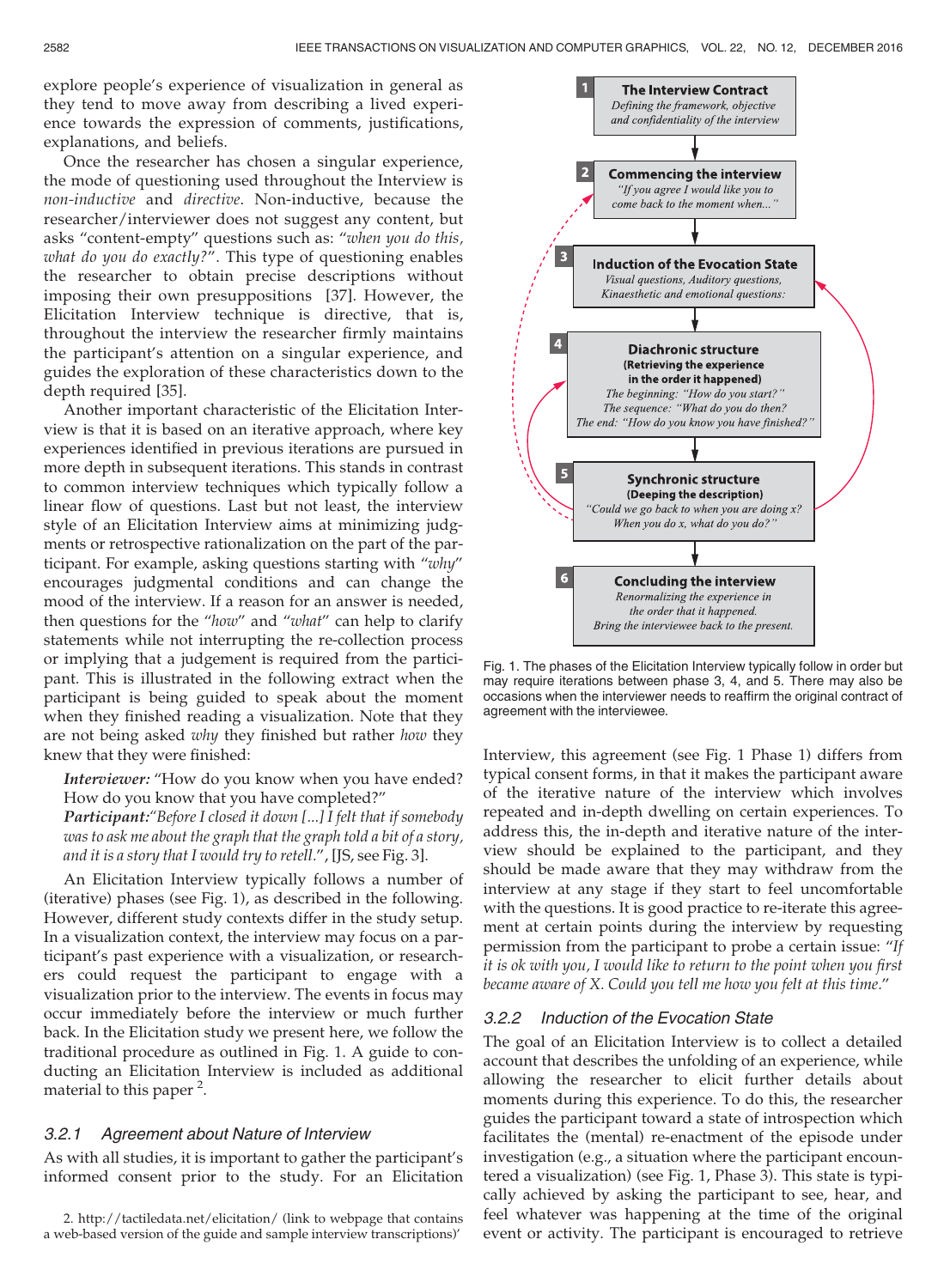the episode as if it was happening now. The following example illustrates the process of guiding the participant back to the event by stimulating various sensory channels:

Interviewer: "Can we go back to that moment when you read the data visualization..., so when was this?"

Participant: "Ah... quarter past 7 this morning."

Interviewer: "Ok and where are you?"

Participant: "At work."

Interviewer: "At work ok, so are you at a desk?"

Participant: "I was at my desk, yeah."

Interviewer: "Ok, and when you are at your desk, are you sitting or standing?"

Participant: "Sitting..."

Interviewer: "Are you sitting upright?"

Participant: "Yeah..."

Interviewer: "So are you very straight, is your back very straight or...?"

Participant: "It could be that I am leaning forward on the desk or I am sitting up right. [bends forward and back in the chair]"

Interviewer: "And are your hands on the table or are they on your body?"

Participant: "No, I kind of think that I have the feeling that I am leaning forward, more leaning onto my hands."

Interviewer: "So you are leaning on your hands?"

Participant: "Yeah, underneath my chin. [mimics the pose she was in]"

Interviewer: "Ok, and you have the computer screen in front of you... Is there anything else on the desk besides the computer screen?"

Participant: "[long pause] Yeah, I have my keyboard, I have my drink bottle, I have my coffee."

Interviewer: "Where is your coffee, on the left, or...?"

Participant: "On the left..."

Interviewer: "And is it strong coffee?"

Participant: "Yes, strong and freshly made."

Interviewer: "Can you smell it, now?"

Participant: "Yes very much so..."

The purpose of using such evocative language is to guide the participant into a state of mind, coined by Vermersch as evocation [25]. The state of evocation is recognizable by common cues familiar to most of us: when someone is recounting a past event to others, their gaze may drift off into empty space and glaze over. Alongside these non-verbal clues, there are para-verbal clues that indicate whether a person is in a state of evocation or not, for example, a slowing of word flow and long pauses in the speech. There are also certain verbal cues that can serve as indicators; paramount is the transition from past to present tense. This is illustrated in the excerpt above, when the participant is asked about the contents of her desk. After a long pause she replies in the present tense: "I have my keyboard, I have my drink bottle, I have my coffee.".

Individual non-verbal, para-verbal, or verbal cues may not confirm that a state of evocation has been reached. The researcher therefore has to be attentive to the participant demonstrating a combination of these cues. To help the participant to reach a state of evocation, it is advised that the participant sits in front of the researcher but slightly to the left or right. This enables them to stare into empty space without being obscured by the researcher.

To maintain a state of evocation in the participant throughout the interview, it helps to conduct the interview in the present tense. For instance, instead of asking the participant to recount their memory of the event, which may result in them replying in past tense: "I did this...I did that...", the participant is invited to re-experience a situation as if they were there, for in-stance, by starting the interview with: "You are in front of your computer, please tell me what you are seeing now." This encourages the participant to be in-themoment and to recall the experience as it was lived by them in that particular moment. In a state of evocation a participant can mentally re-enact the past experience to the point where this experience becomes highly prominent and present for them, and the experience of being interviewed fades into background [38]. The ability of the researcher to attain and maintain a state of evocation in the participant is crucial to the success of the interview. When the researcher recognizes that the participant is emerging from the evocation state, the description of the experience can be reformulated, along with certain sensory details, in order to refresh the evocation of the past situation.

## 3.2.3 Iterative Recall of the Experience

At the beginning of an Elicitation Interview, the participant is asked to think about a specific situation, in our case, a data visualization that they have encountered. It is this experience that forms the basis of the interview. Typically, the participant is then guided to reveal the diachronic dimension of the experience, that is, how the experience unfolded over time (see Fig. 1, Phase 4). For example, a participant may be asked questions such as: "What is the first thing you do when you start reading the visualization?", "What happens next?". The horizontal axis shown in Fig. 2 illustrate this diachronic experience dimension where each block represents an individual episode of this experience. Note that such episodes differ in length and may also overlap with each other.

After the first description of the experience which focuses on its diachronic (temporal) dimension, the participant is guided to reveal the synchronic structure (see Fig. 1, Phase 5), that is, the detailed characteristics and key aspects of the experience, which are made up of specific moments or episodes (as represented by the colored blocks in Fig. 2). In this phase, the iterative nature of the interview comes into play: the participant is encouraged to repeatedly describe selected episodes of their experience at different levels of detail. In each iteration the granularity of these descriptions is refined. This phase involves questions such as: "You already mentioned that you have done X. How do you feel when you do X?". This iterative process of asking the participant to go back to specific moments and to reveal increasingly finer details about the experience is one of the unique characteristics of the Elicitation Interview technique, and it is what facilitates the capturing of rich accounts of experience that can then be analyzed further.

## 3.3 Data Collection and Analysis

Provided that the participant grants permission, we recommend to both audio- and video-record the interview. Audio recordings are essential for a detailed transcription and analysis of the participant's statements. Video recordings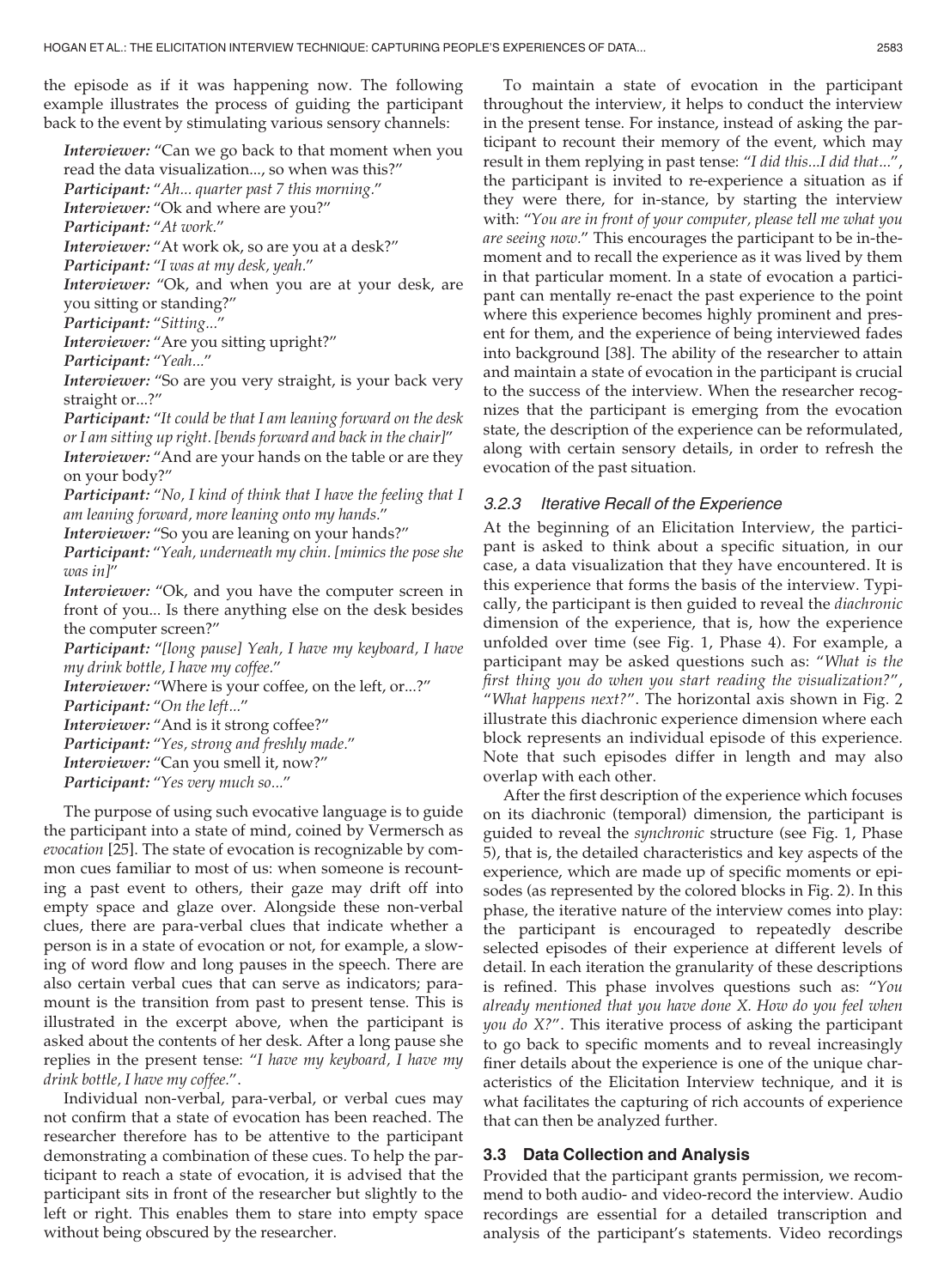



Fig. 2. Coloured blocks represent instances of a particular experience as they evolve over time (horizontal axis, diachronic dimension). These instances are re-visited during the Elicitation Interview to reveal their nature in more detail (synchronic dimension). The height of each block indicates how often a experience instance was re-visited.

are valuable to capture non-verbal and para-verbal cues, which can be an indicator of a participant reaching a state of evocation as described above, or bodily gestures that are used in the experience recollection.

#### 3.3.1 Reduction to Records of Pure Experience

No matter which method is chosen for the analysis of data gathered from Elicitation Interviews, the analysis should always begin with reducing the transcripts down to records of pure experience. This is done by removing all retrospective comments and explanations by the participant. This process is illustrated in the following two extracts. Note that in both examples the participant has momentarily emerged from a state of evocation while making this judgment as they begin to directly look at the researcher. The underlined text in bold will be removed from the final transcript as the participant is clearly applying judgment.

Interviewer: "You mentioned already about a particular time when you had that light-bulb or 'ah ha' moment?" Participant: "Yeah."

Interviewer: "And is there a sound associated with it, can you hear someone saying 'ah ha'?"

Participant: "Yeah, in my head, [starting into space]. I have some sort of... it's not that loud...but it would happen in my head. It would say 'ah ha' or 'there it is'... [stares directly at researcher] I think this is the same sound I hear every time I get something right or like that... [gazes into space again] I feel some sort of confirmation in my head when I realize that that is where the trend is...".

Evidence of applied judgement is also evident in the following extract.

Participant: "I looked at it, and the time that I spent at it. [long pause] I begin to feel more about the figures once you have had a chance to absorb what the figures are actually about. [turns to look at the interviewer] So let's say that there are a hundred thousand people emigrated, and then you begin to think 'My god there was one hundred thousand people left the country in that year!'. [long pause; stares into empty space] So once I begin to understand what the graph was trying to say, then the second phase of it is, when I begin to have feelings about what the actual figures say." [EC, Fig. 3b].

Once the transcripts have been reduced to pure experience they are sorted into the order in which the experience originally happened to help identify how the experience unfolded over time (diachronic structure).

#### 3.3.2 Analysis Methods

Suitable analysis methods of data collected through an Elicitation Interview depends on the focus of the research question. Qualitative analysis methods such as Content Analysis [39], Interpretative Phenomenological Analysis [40], and Grounded Theory [41] lend themselves well to the examination of such data. Discourse Analysis [42] has been used widely to analyze Elicitation Interview data [30], [31], [36]. However, it is primarily concerned with scrutinizing the verbal dialogue and does not address the non-verbal or para-verbal cues which are important aspects of a participant's responses to certain questions.

Based on our experience we recommend following a Thematic Analysis approach, a grounded approach that is primarily concerned with presenting an accurate portrayal of how people feel, think, and behave within a particular context [43], [44]. It is based on a set of procedures designed to identify, examine, and report patterns (themes) that emerge from the data. This analysis method complements the noninductive approach of the Elicitation Interview technique. Thematic Analysis has a similar aim to psychophenomenology, in that it seeks to describe and understand the meanings that people give to their lived experiences and can help to identify patterns across qualitative data.

In the following section we describe the study we conducted to exemplify how the Elicitation Interview technique can be applied in the context of information visualization and what types of insights it can help reveal.

## 4 THE STUDY

We conducted a study to explore how the Elicitation Interview technique can be used to gather accounts of people's experience with static data visualizations. We sought to mainly investigate (1) how people interpret a visualization, and what thought processes are in place from the time they begin to (visually) explore it until they feel that they are finished, and (2) if there any similarities in the way that people describe their experience with exploring these data visualizations. We were primarily interested in the types of insight the technique can provide about people's interpretation of visualizations, how these experiences unfold over time (diachronic structure), and how key moments manifest themselves as part of the exploration (synchronic structure).

To answer these questions we asked participants to interpret a given visualization and interviewed them about their experience using the Elicitation Interview technique. Participants chose a visualization from a collection of 18 that we made available one week before the interview was conducted (see three examples in Fig. 3 and the additional material for a full list). All the visualizations were collected from rebuttable sources (e.g., governmental bodies) and contained topics that are relevant to a broad cross section of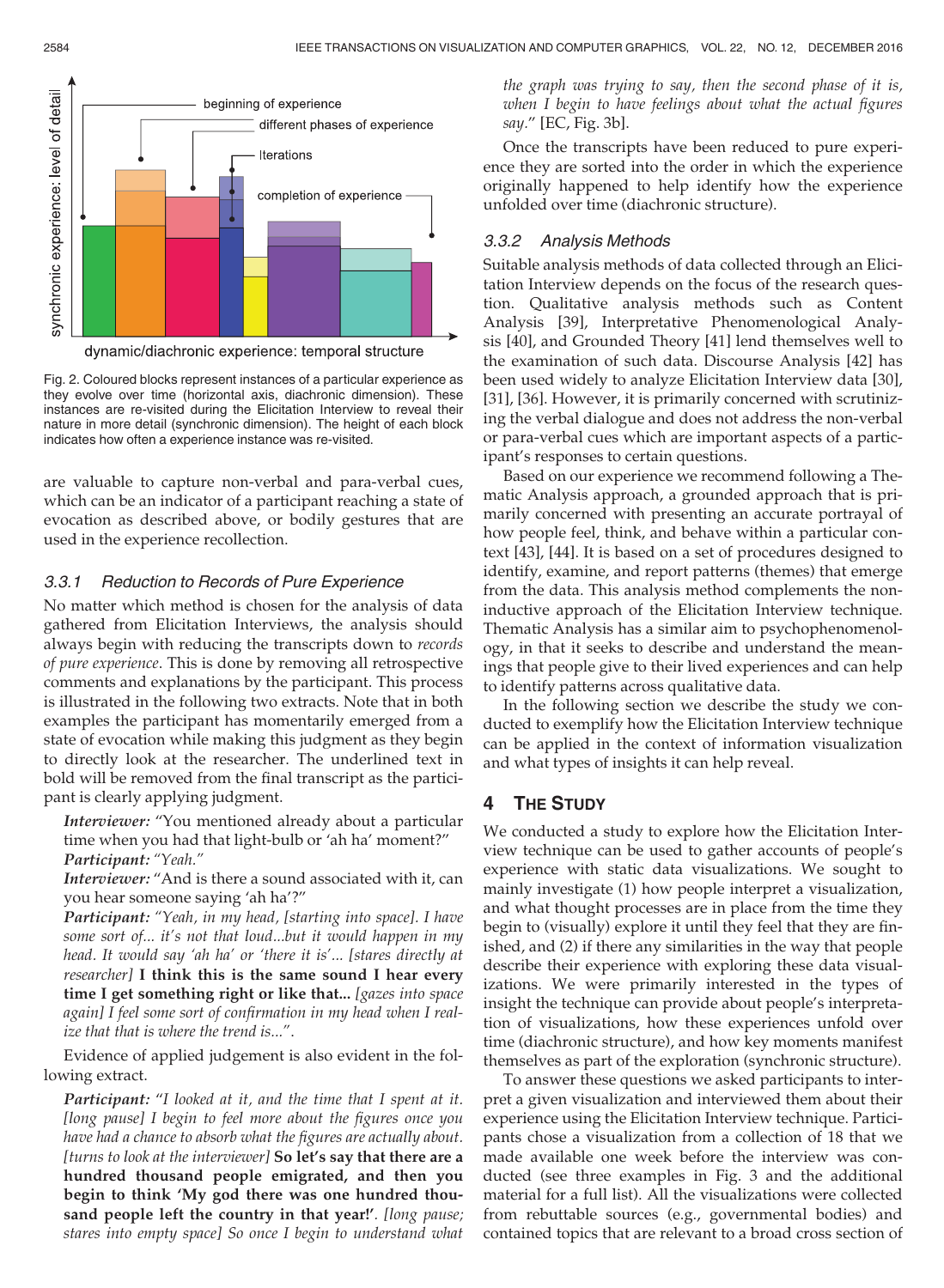

Fig. 3. (a) Ireland and the EU: Unemployment rates, 2002-2012 (Central Statistics of Ireland (CSO) Ireland and Eurostat). (b) Ireland: Emigration 1987-2012 (CSO Ireland). (c) Principal economic status of Irish women, 2011 (CSO Ireland).

society. Examples include a line graph chart showing unemployment rates across the EU (see Fig. 3a), the numbers and age distribution of emigrants coming to Ireland from 1987– 2012 (see Fig. 3b), or the economic status of women in Ireland in 2011 (see Fig. 3c).

As this is a first study to explore and exemplify how the Elicitation Interview can be applied in a visualization context, we chose to focus on static data representations including interactivity adds a further layer of complexity that may obscure the discovery about interpretation. We do however, acknowledge the importance of interactivity in visualization, and we are in the process of planning future studies that will use the Elicitation Interview technique to capture people's experience of more complex visualizations.

## 4.1 Participants

Ten participants (four females) between 22 and 62 years (mean 36.7, SD 12.5) took part in the study. Participants had diverse professional backgrounds, including a business analyst, a solicitor, a retired accountant, a designer, a teacher, a web developer, an HCI researcher, a media producer, and two post graduate media students.

#### 4.2 Procedure and Data Collection

Participants were given one week to look at and try to understand/analyse/interpret their chosen visualization until they felt that they had gathered as much information from it as they could. The interviews were conducted in a quiet location that was agreed upon between the researcher and the participant in the days leading up to the interview, such as, in the office space normally occupied by the participant. All interviews were conducted by the same researcher.

Following the procedure described in Section 3.2, each interview commenced with an explanation of the purpose of the research and outlining the terms of the interview. The interview started by asking the participant a series of questions that were aimed at guiding them back to the place and time when they first read the visualization. This included questions such as: "When did you first read the visualization? Where were you at the time?". The line of questioning then progressed to more sensory questions that encouraged participants to describe in detail their immediate environment when they originally read the visualization. This included questions such as: "Are there any sounds in the room?" or "Please describe what else you see on your desk?". As mentioned earlier, the purpose of these types of questions is to guide the participant toward a state of evocation.

The interview then continued with questions encouraging the participant to recall how the experience with the visualization unfolded (see Section 3.2.3). During this period the researcher noted particularly interesting experience episodes, such as moments when new insight was discovered. Once the participant had recounted the experience in the order in which it originally occurred, the interviewer returned to these moments of interest and and asked the participant re-enact them in more detail, focusing on their thoughts and feelings at the time.

The interviews lasted just under 30 minutes on average. Interviews were video- and audio-recorded resulting in a total of just under five hours of material for transcription. To allow for further immersion in the data, the same researcher who conducted the interviews also transcribed them. Interview transcriptions also included gestures by the participant so that the non-verbal and para-verbal cues could be analyzed alongside the verbal dialogue (see a full transcript of one interview in the additional material).

#### 4.3 Data Analysis

The transcribed interview recordings formed the basis for our data analysis that, as described earlier, followed the approach of Thematic Analysis [43], [44]. Our approach follows six phases: (1) reduction, (2) familiarization, (3) thematic coding, (4) extracting themes, (5) reviewing themes, and (6) defining and naming themes.

Reduction. First, we reduced the transcripts down to accounts of pure experience. As stated earlier (see Section 3.3.1), at times during the interview the participant may emerge from a state of evocation, applying some judgment or rhetoric that was not part of the original experience. During the reduction phase we removed all participant statements that indicated some sort of rationalization. This left us with accounts that described what the participant was seeing, hearing, feeling, and thinking at the time when they read the data visualization. Included as additional material is a sample transcript from the study, which has been reduced to an account of pure experience.

Familiarization. After the reduction phase, we read the transcripts repeatedly to familiarize ourselves with the data even more. As with many qualitative study approaches, this is an essential phase of the data analysis as it allows the researcher to gain an overview of the data, which later enables the identification of thematic codes (see, e.g., [45]).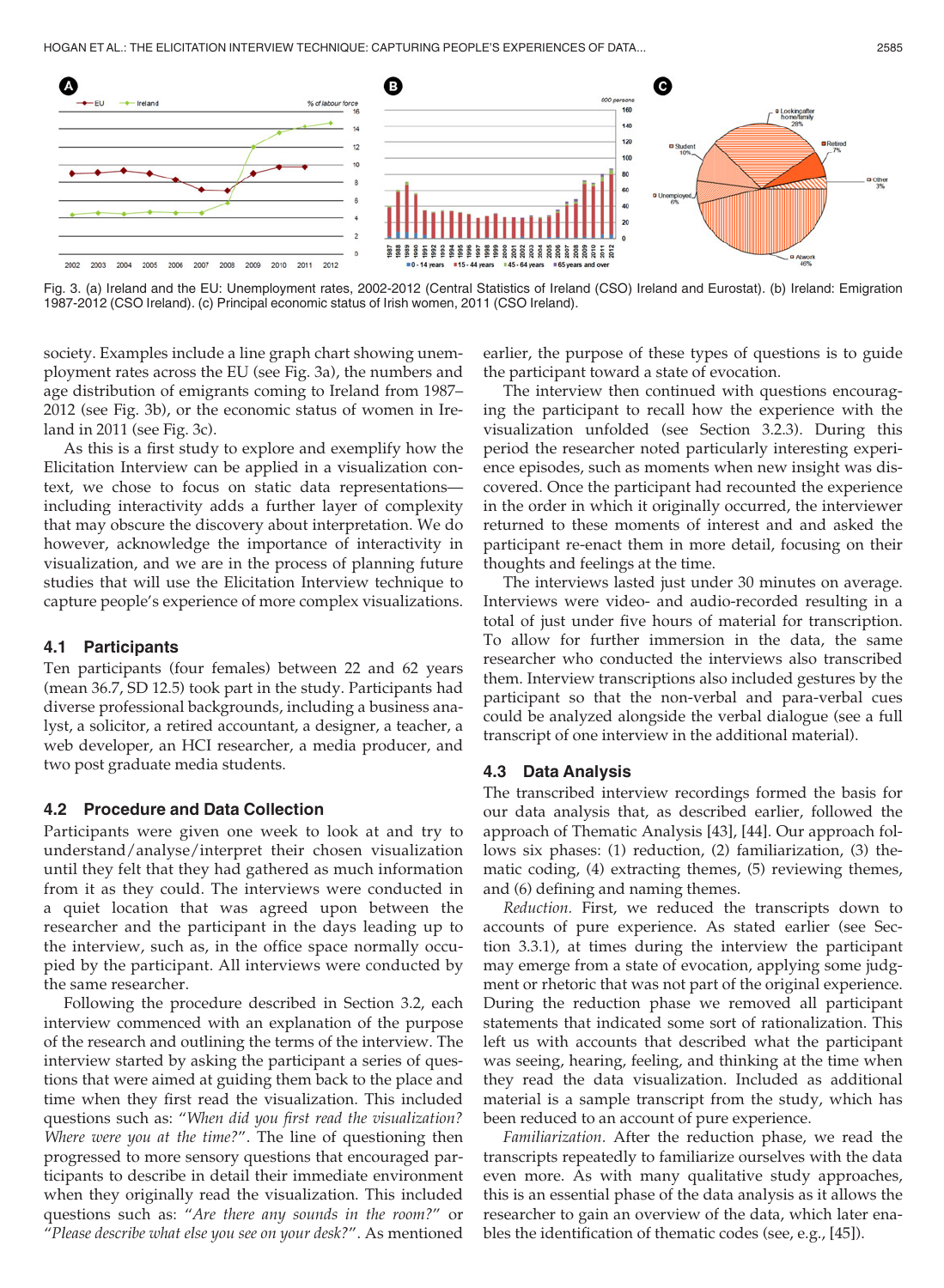| TABLE 2                                                                                |  |
|----------------------------------------------------------------------------------------|--|
| List of Themes (in Bold) and Codes that Emerged during the Analysis of the Transcripts |  |

| <b>Themes</b> {codes}                                                                                                           | Descriptions                                                                                                                                                                                                                                                     | <b>Illustrative Quotes</b>                                                                                                                                                                                                                                                       |
|---------------------------------------------------------------------------------------------------------------------------------|------------------------------------------------------------------------------------------------------------------------------------------------------------------------------------------------------------------------------------------------------------------|----------------------------------------------------------------------------------------------------------------------------------------------------------------------------------------------------------------------------------------------------------------------------------|
| (A) Interpretation Processes<br>of Visuals Experiencing col-<br>our (9), Experiencing pattern<br>$(2)$ , Shapes and lines $(2)$ | Sense that the visual variables, including col-<br>our, shape, position and pattern has<br>impacted on the interpretation and under-<br>standing of the visualization.                                                                                           | - "It [the visualization] is using a different part of<br>my brain, if I was using an excel sheet, I'd find it<br>more boring and more serious, whereas with col-<br>ours it's easier to see and to read out a pattern<br>quickly ." [JC, Appendix A3]                           |
| (B) Active Seeking for Per-<br>sonal Connections Personal-<br>$\frac{1}{2}$ izing $(6)$                                         | Forming a personal connection to the data<br>source based on personal experiences, at-<br>tempting to contextualize the data by placing<br>themselves into the representation. In a way<br>this has to do with making the visualization<br>relevant for oneself. | $-$ "To make sure I understand the chart to think<br>about my own situation and people I know in my<br>surroundings."[JS, Fig. 3c] - "When I am seeing<br>'2005', I am thinking where I was in 2005." [JC,<br>Appendix A3]                                                       |
| (C) Presence of a Dialogue<br>with the Data/Vis Creators<br>Data communication (6), Use<br>of "they" $(5)$                      | A social encounter with the data visualiza-<br>tion? A presence of the quasi "other" refer-<br>ring to "it" and "they". This includes a sense<br>of dialogue between the data and/or the cre-<br>ators of the visualization.                                     | - "It just took a couple of minutes of trying to<br>absorb what the thing was saying and what the<br>implications are for that personally." [EC, Fig. 3b]<br>- "I think, I knew what they were trying to tell me.<br>The other stuff, I had to filter out." [VF, Appendix<br>A4] |
| (D) Finding Meaning Beyond<br>the data (3), Empathy (2),<br>More than numbers (2)                                               | Looking or searching for the meaning of<br>what is being presented in the visualization.<br>Connecting to the data on an emotional level<br>and empathizing with the data.                                                                                       | - "When I am looking at the information, the infor-<br>mation means something more than just a graph."<br>[EC, Fig. 3b] - "I was looking toward, or maybe,<br>beyond at what they were trying to communicate<br>with the graph." [MMC, Fig. 3a]                                  |
| (E) Fulfilment Fulfilment (8)<br>Completion (2), Achievement<br>(2)                                                             | A feeling of completion and fulfilment which<br>may also involve as sense of achievement.                                                                                                                                                                        | - "Well, I have a feeling of completion, like that I<br>have finished it that there is nothing else that I can<br>get out of this." [JC, Appendix A1] - "It was at<br>this time that I felt satisfied and I had achieved<br>something." [EC, Fig. 3b]                            |
| (F) Absorbing the Data<br>Absorption (2)                                                                                        | Sense of absorbing as much information from<br>the visualization as is possible.                                                                                                                                                                                 | - "It also felt like I was hungry before, but now I<br>have eaten something and I feel full and I don't<br>have any more appetite to eat anymore of this, I felt<br>that, yeah it's enough." [VM, Appendix A5]                                                                   |
| (G) Sense of Understanding<br>Understanding (5) Making<br>sense (meaning) (5)                                                   | The moment when meaning has been<br>formed, confirming that they understand the<br>information communicated through the visu-<br>alization.                                                                                                                      | - "I felt that I had understood the figures, there was<br>no need for me to look back at the figures again."<br>[MMC, Fig. 3a] - - "It made sense on a number of<br><i>levels.</i> " [BD, Fig. 3b]                                                                               |
| (H) Asking "Why" Question-<br>ing (3) Internal reasoning (3)                                                                    | Asking questions and seeking answers. The<br>processes involved in reasoning and rational-<br>izing about the data.                                                                                                                                              | - "I tried to come up with a reason why could it be<br>so low [R: eh em] and that?s what I mean I reason<br>in my own head." [JS, Fig. 3c]                                                                                                                                       |
| (I) Personal Data Affect Feel-<br>ings (1), Affect (3), Positive<br>feeling (1), Lack of trust (1)                              | The personal affect of the visualization, how<br>does it make them feel. A sense that the<br>representation has engendered positive or<br>negative feelings and whether they trust<br>what is being represented.                                                 | - "I felt that I had understood it on an intellectual<br>level and on a level that is more deeper where there<br>are people you know that have been affected by what<br>you are reading." [MMC, Fig. 3a]                                                                         |
| (J) Using Previous Knowl-<br>edge Contradicting expecta-<br>tions $(5)$ , Surprise $(3)$ ,<br>Confirming (1)                    | Meeting or contradicting expectations<br>informed by previous knowledge of the<br>topic, which may lead to a sense of surprise.                                                                                                                                  | - "that one kind of surprised me that it was a<br>smaller percentage of housewives than I thought."<br>[DH, Fig. 3c]                                                                                                                                                             |

The numbers in the themes column refer to the number of participants who the codes were applied to.

Thematic coding. We then derived an initial set of thematic codes from the data. Thematic codes can be defined as parts of the data relevant to the research questions and that capture the qualitative richness of the phenomenon [43]. This process involves line-by-line open-coding, which, in our case, was carried out by the same researcher who conducted the interviews. After careful coding of all transcripts, 82 preliminary codes were assigned to 232 extracts. Another researcher then validated these codes, and minor adjustments were applied before the list of codes was finalized.

Extracting, reviewing and defining themes. The final three phases of the analysis involved the extraction, review, and definition of themes that emerge from the thematic codes. Themes are broader than thematic codes in that they capture important details and meaningful patterns within the data in relation to the research question, and they apply across transcripts [46]. The same two researchers involved in the open-coding phase sorted these codes into themes. An initial set of themes was produced by one researcher, which was then reviewed and refined the second researcher. A total of ten core themes emerged in this phase. The final phase of the analysis involved defining and naming these themes, that is, identifying the essence of what each theme is about.

Table 2 shows these themes alongside their definitions and the codes to which each theme corresponds. We also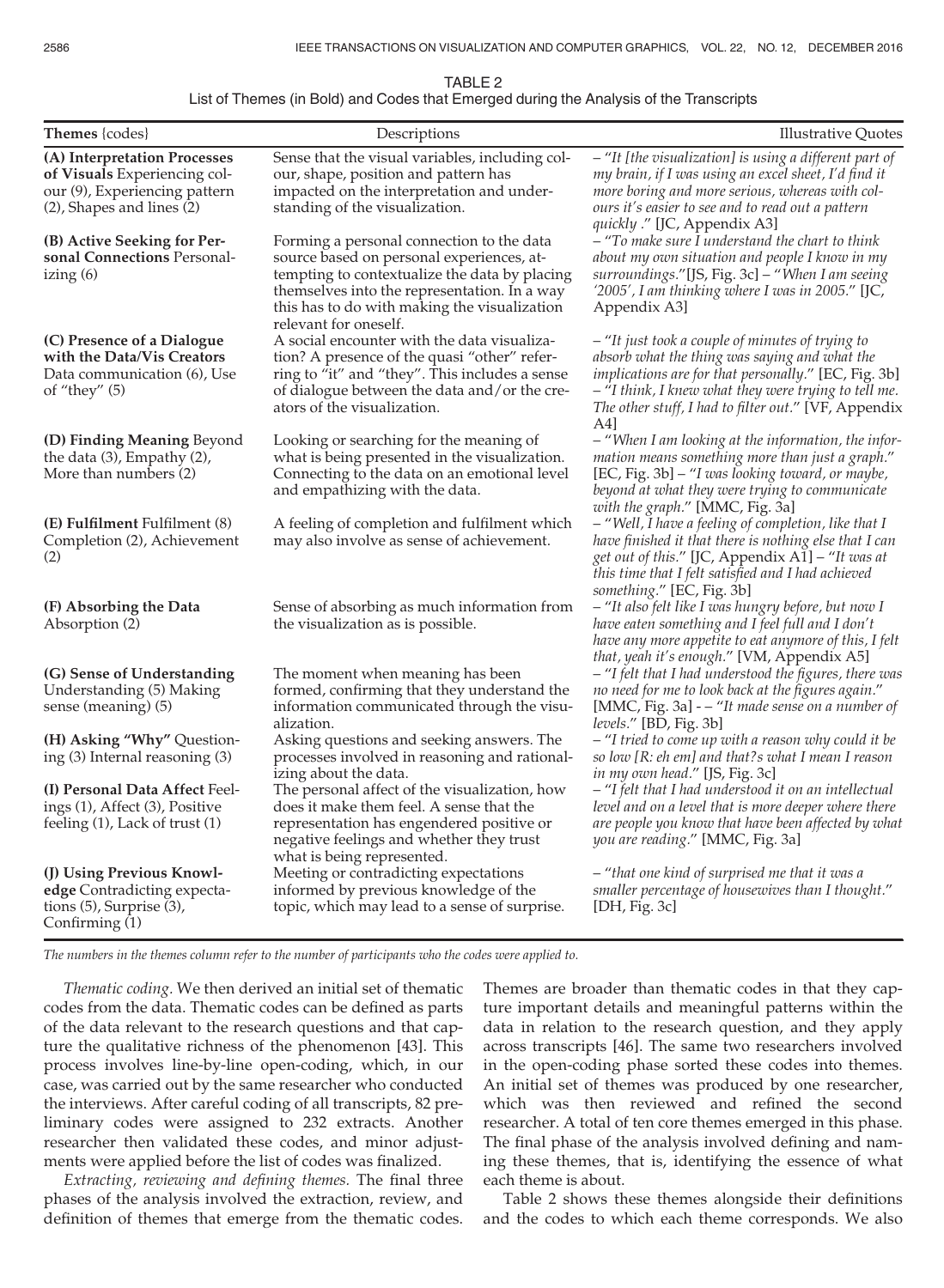include illustrative quotes for each theme. The following section describes some of these themes in more detail. Since this paper focuses on the Elicitation Interview technique and how it can be applied in the context of visualization, we do not discuss our study findings in detail but, instead, illustrate the types of insights that this technique enables.

## 5 CAPTURING EXPERIENCES WITH INFOVIS

The themes that emerged from our analysis (see Table 2) provide examples of the types of insights enabled by the Elicitation Interview technique. These include a deep interpretation of individual visual components of the representations (Theme A), participants making connections between the data represented in the visualization and events of their personal lives (Theme B), participants experiencing their explorations as a dialogue with the visualization and/or its creators (Theme C), and participants' higher level contemplations about the meaning of the visualizations and the represented data (Theme D). Since a full description of all ten themes would exceed the space limits of this paper, we highlight four that exemplify different types of experiences as captured using the Elicitation Interview technique.

#### 5.1 Deep Interpretation of Visuals

The Elicitation Interviews led to numerous instances where participants commented on their interpretation of visual elements (e.g., shape or color) in the representations (Theme A, see Table 2). All participants, at various stages of the interviews, mentioned the importance of color to form meaning from the visualizations. In many cases it was the first visual variable that they studied to make sense of the visualization. This is illustrated in the following extract where the participant is recounting the first thing he did when reading the visualization: "I look at the colors first, they are the first thing that catches my eye... so after I look at the colors, I look at the color code, what's that called again? The key, that explains what the colors mean. And after that I looked at the plain text to figure out what it was all about from then on .", [JC, Appendix A1]. This process was echoed by other participants. Interestingly one participant's statement suggests that interpreting the colors is a separate process from reading the visualization: "The first thing I do is check the colors and lines before I start to read what it is all about, just to get at the information quickly. There are some blue lines here and green ones here... [short pause, pointing out in space] and then I start to read it.", [VM, Appendix A5].

Participants also focused on elements such as position and texture to help them make sense of the visualization. For example, one participant studied the line path to interpret trends in the data: "I look for, what would you call it, maybe anomalies or inconsistencies in the line movement, that stood out because they are not following a symmetric pattern.", [JC, Appendix A3]. Another participant found the use of some visual elements impeded her from understanding the underlying information: "The first thing I notice while looking at the data visualization is the confusing... the kind of patterns of the data visualization... So even before I even read the data itself I find the way that the patterns fitted together in the circle, in the pie chart... it looks a bit dizzy.", [JS, Fig. 3c].

These statements illustrate that the interpretation of visual variables was often the first cognitive task that participants engaged in when starting to read the visualizations. This raised curiosity and led to initial insights, but was often also already connected to an emotional experience (indicated by expressions such as "confusing" and the feeling of "dizzyness", as highlighted in the statement above). Interviews are typically utilized to explore the utility of the visualization and the effectiveness of particular visual variables statements similar to the above are therefore not unusual if we ask people how they understand and interpret a visualization. However, as we illustrate in the following paragraphs, the focus of the Elicitation Interview technique on "in-the-moment" experiences and its iterative character can also trigger rich perspectives on people's experiences with simple data representations that go beyond what we can gather from traditional interview strategies.

## 5.2 Revealing a Process of Personal Contextualization

Six out of our ten participants revealed that they connected the data represented in the visualization to personal situations in their lives (Theme B, Active Seeking for Personal Connections). This theme was derived from explicit references of participants to personal circumstances in relation to the represented data. It is important to highlight that we did not prompt participants to comment on these personal perspectives, but these were revealed when we asked participants to go back to the situation in which they read the visualization, and what they thought and felt like at the time. For instance, participants used their personal circumstances or those of their family or friends to contextualize aspects of the visualization. This is illustrated in the following statement: "Between 2007 and 2008 it jumped, and that would have been when I started college and then my father was out of work.", [MMC, Fig. 3a].

Personal references were also used to help make sense of the visualization and to verify that the presented topics were understood correctly: "I start looking to make sure I understand the chart to think about my own situation and people I know in my surroundings.", [JS, Fig. 3c]. Contemplating how the visualization applied to her own circumstances, prompted another participant to critically question the suitability of data categories presented in the visualization: "When I am looking through it, it is putting women into different classifications, and I was like: 'Oh, where would I fall?', and I see that I fall basically into several of them so I was saying: 'Do I actually fall into none of them?'", [DH, Fig. 3c].

These examples show not only that participants used references to their personal life as part of their interpretation process, but also that this active seeking of a personal connection to the represented data was useful (1) to reaffirm an understanding of the presented information, (2) to contextualize the information, and (3) to critically contemplate about presented information. We acknowledge that it is not clear whether these aspects would have occurred if the visualization had little or no connection to participants' personal backgrounds. However, we have some evidence that seeking for a personal connection occurs, even when the presented topic has little relevance to the reader. For example, one participant commented on a graph that shows Ireland's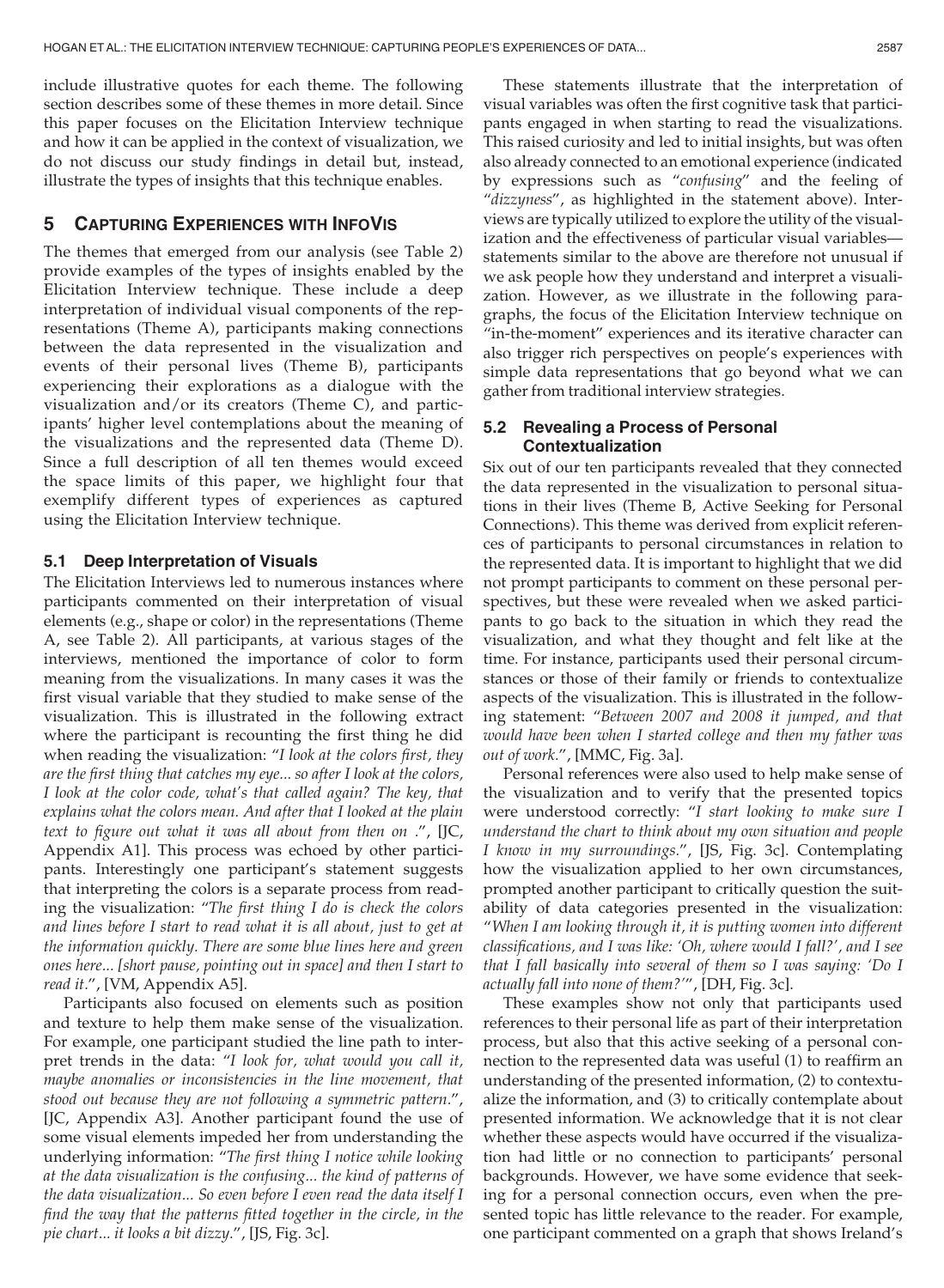dependency on imported energy from 1990-2011: "When I am seeing 2005, I am thinking 'Where I was in 2005?' or I am thinking where I was working in that particular year or a particular film that might have been out in that year.", [JC, Appendix A3]. Reminiscing his circumstances in 2005 did not directly help this participant analyze the presented data, but it is integral to his process of generating meaning and personal relevance and clearly influenced his experience of the visualization. Along these lines, one participant summarized: "It is the things that are important to you that lets you connect with the graph. You know, 2008 was a big year for me, but whoever created the graph, 2008 may not have been so special. These things I see but no one else sees; they let you contextualize that graph so they are 'my graph' within their [the designer's] graph.", [MMC, Fig. 3a].

## 5.3 Presence of a Dialogue with the Data

Re-iterating on participants' process of reading and interpreting the visualizations and on their experiences and emotional reactions as part of this process also revealed that participants sometimes felt like engaging in a form of dialogue with the data and/or with the creator(s) of the visualization (Theme C), as the following extract illustrates: "It just took a couple of minutes of trying to absorb what the thing was saying and what the implications are for that personally.", [EC, Fig. 3b]. The expression "what the thing was saying" implies a form of communication, and the statement also illustrates attempts to extract personal meaning from the visualization (Theme C).

We found some variations of this "Dialogue with Data" theme. For instance, when talking about his experience with a bar graph that represents the number of young people in Ireland with a third-level education (see Appendix A1), one participant described engaging in a form of communication with the data representation, but this time the visualization seemed to be doing more than just saying; to him it appeared to try to explain something: "I noticed that there was some kind of trend which was increasing over time, so I took that as being the information that it was trying to explain to me.", [CB, Appendix A1]. Statements by another participant implied a more complex relationship to the data visualization, as he described a sense of mistrust in the data triggered by noticing irregularities in the trend noticed in the graph: "I tried to look at it very critically then—is it telling me the truth or is it not telling me the truth.", [MMC, Fig. 3a]. Interestingly, this participant never expressed his criticism toward the graph creators, but solely to the visualization itself, personifying it to a certain extent.

Other participants referred to the creators of the graphs as they were trying to make sense of the data representation: "I think, I knew what they were trying to tell me. The other stuff, I had to filter out, the age thing and the pink.", [VF, Appendix A4]. While there were aspects in the graph that did not make sense to her, she tried to extract the basic story, that she thought was intended by the graph designers.

## 5.4 Finding Meaning beyond the Data

We found that the personal connections that participants often sought for in the data representations (Theme B) sometimes resulted in rich interpretations that went beyond

what was actually being presented (Theme D). Participants, for example, mused about the implications of the represented data: "I thought of what is happening behind the graph, you know, how many people does this affect? Like, when Ireland is at 12%...Who are those 12%? To me this is just a figure, but to them this is their livelihood. That it is not just a graph; there is a lot more going on behind it.", [MMC, Fig. 3a].

This emotive response is echoed by another participant when he was talking about his experience while reading the graph shown in Fig. 3b: "When I saw the trend, and I understood what it is saying... Suddenly, then, there is a phase when I am looking at the information and the information means something more than just a graph.", [EC, Fig. 3b]. He explained further what he took from the graph, and how he would communicate his insights: "I am surprised at the fact that there were people actually emigrating from the country in much greater numbers than I thought, so that is what I am left with now, rather than the memory of the figures [numbers]... I felt that if somebody was to ask me about the graph, that the graph told a bit of a story and it is a story that I would try to retell.", [EC, Fig. 3b].

For some participants, this revelation of meaning beyond the data manifested itself in vivid pictures. One participant described literally seeing old people and families boarding aeroplanes in front of his inner eye while he was reading a bar graph representing the emigration rates from Ireland (see Fig. 3b); another participant described seeing a clear moving image of a woman working in the kitchen that manifested in her head while she was reading a pie chart representing the economic status of Irish women in 2011 (see Fig. 3c). These examples illustrate that even plain graphs and charts, intended or not, communicate rich stories that are triggered and influenced by the personal background, experiences, and attitudes that the person interpreting the visualization brings into the analysis process.

The themes and statements described above illustrate the variety and depth of some personal experiences and interpretation processes of the provided data representations that we were able to gather through relatively brief (30 min.) Elicitation Interviews. Again, we did not prompt participants to interpret their reading activity of the data visualizations in this personal way, but these aspects naturally came up when participants were prompted to "re-live" the situation in which they read the visualizations for the first time. Along these lines, this vignette of findings shows how an Elicitation Interview can bring to the fore personal experiences as they evolve during the reading and interpretation of a data visualization. While such findings may not directly point toward implications for design, they shed light into how insights develop when reading a visualization. In the following section we critically discuss the Elicitation Interview as a technique for studying personal experiences in the context of visualization.

# 6 DISCUSSION

Some of the aspects that we have outlined in our findings parallel current themes in the visualization community. For instance, utilizing visualizations to tell stories is an active topic [4], and the notion of engaging in a "dialogue with data" has been discussed in the context of interactive visualizations [47]. The Elicitation Interview technique can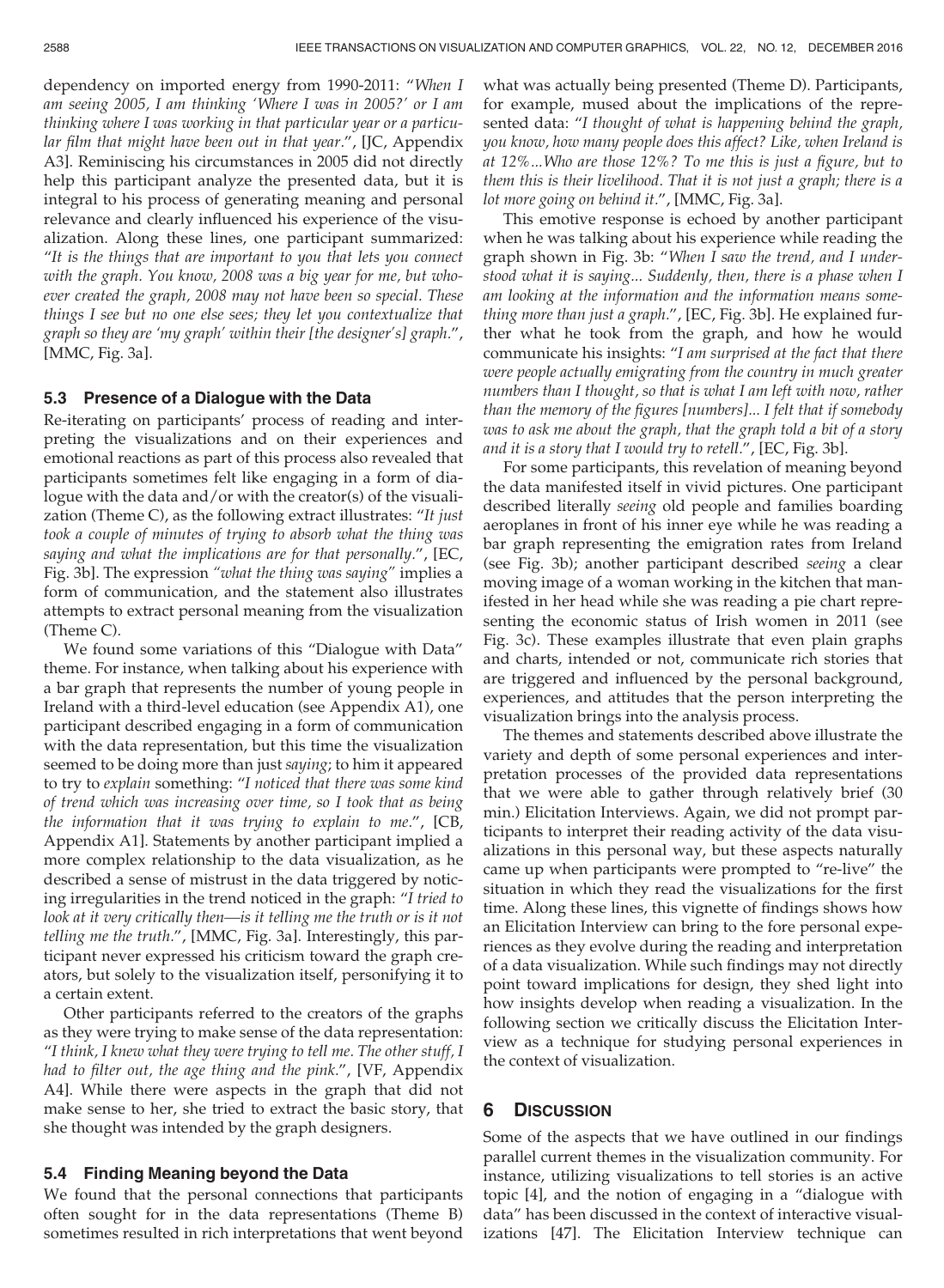facilitate studying these aspects from an experience point of view by providing a rigorous method of collecting rich examples of how insight is formed from reading (and potentially interacting with) a visualization. In this section we discuss the types of findings the Elicitation Interview technique can support in relation to different visualization contexts. We provide practical considerations of how to apply the technique for visualization evaluation, and end a discussion of future research questions that this approach raises, for example, how it compares to and can be combined with other qualitative evaluation techniques.

# 6.1 Insights about Design and Representation Aspects

Although the Elicitation Interview technique has been successfully applied to gather specific design recommendations for interface design [36], its strength lies facilitating the collection of data on how people think and feel while reading data visualizations. In this way it can help investigate how insight is generated and discoveries occur during this process. A better understanding of how people experience and interpret visualizations on a personal level can inform the design process at least indirectly. Our findings, for instance, revealed that color is an important visual variable that participants usually tried to actively decipher first. Remarks about visual variables and marks were common (Theme A). Furthermore, the fact that some participants tried to take in the visualization as a whole first, before starting to decipher its meaning and focus on individual components shows that the overall impression of a visualization already influences people's subsequent interpretation and sensemaking.

## 6.2 Revealing Experiences and Interpretation **Processes**

The value of visualization has been discussed in a wide range of work-related and, more recently, "casual" contexts [1], including storytelling [4], personal analytics and self-monitoring [48], [49], or public installations [5], [6]. We argue that in particular these, but likely also other visualization contexts, will benefit from a deeper understanding of how people experience and interpret visualizations and how insights and discoveries derive. This does not only include the types of discoveries that can be made, but also how people arrive at these, and how these insights are influenced by their personal background and previous experiences. For example, our study suggests that people actively construct personal connections while reading static data representations—even if these do not necessarily aim at triggering certain emotions or associations (see Theme B, Seeking for Personal Connections and Theme D, Finding Meaning). This finding, which would be difficult to identify through common interview techniques or other qualitative research methods, suggests a new perspective on the debate around the effects of visual embellishments in visualization design (see Bateman et al. [19]): even a simple graph may trigger vivid connections and imaginative thought processes that, in turn, may lead to interpretations that go far beyond the depicted data. In future studies we will apply the Elicitation Interview technique to investigate in more detail, how interpretative processes influence people's experience and meaning-making of information visualizations.

#### 6.3 The Elicitation Interview in Visualization Evaluation

The study described in this paper serves as an example of how the Elicitation Interview technique can be applied in the context of information visualization. It provides a glimpse of the type of findings that can be derived from Elicitation Interviews. We argue that this type of interview will be beneficial to help understand data analysis processes and to evaluate visualizations, the two main areas of information visualization evaluation [10]. In the following we present various scenarios where the Elicitation Interview can be applied within the visualization context. We then discuss the potential of the Elicitation Interview technique based on the evaluation scenarios that Lam et al. have identified as part of their literature survey on visualization evaluation [10].

## 6.3.1 Evaluating the Experience of Visualizations

As Lam et al. point out, there is a lack of research that studies people's subjective experiences of and opinions about visualizations [10]. These types of studies are important in a range of professional or casual visualization contexts, for example education, in the home, or in the health sector, just to name a few. Yet, such evaluations are not easy to conduct. As we have demonstrated, the Elicitation Interview technique is one way to conduct these types of studies. It can help to evaluate how people experience visualization systems, beyond usability issues, taking into account hedonistic, emotional, and sensory reactions. Findings derived from Elicitation Interviews can help to inform interaction and visual design, but, more importantly, foster our understanding of internal thought processes as part of (casual or professional) data analysis and exploration.

# 6.3.2 Understanding Environments and Work Practices

Studies that provide an understanding of people's work practices as well as activities in non-work related scenarios are important in order to estimate the (potential) role of visualizations in these contexts. They can help the derivation of design considerations and requirements for information visualization. However, it can be difficult for people to formulate and describe processes that they engage in on an everyday basis. Certain activities, for instance, those that are performed frequently, may seem trivial and remain unreported. The Elicitation Interview, with its focus on guiding participants into a mental state where they re-enact certain experiences, can help to gather details not only about the types of activities people engage in, but also how these are conducted and how participants experience them. Insights generated in this way can guide the exploration of new application areas for visualizations.

## 6.3.3 Evaluating Visual Data Analysis and Reasoning

The Elicitation Interview technique can also be applied when studying how a visualization supports data analysis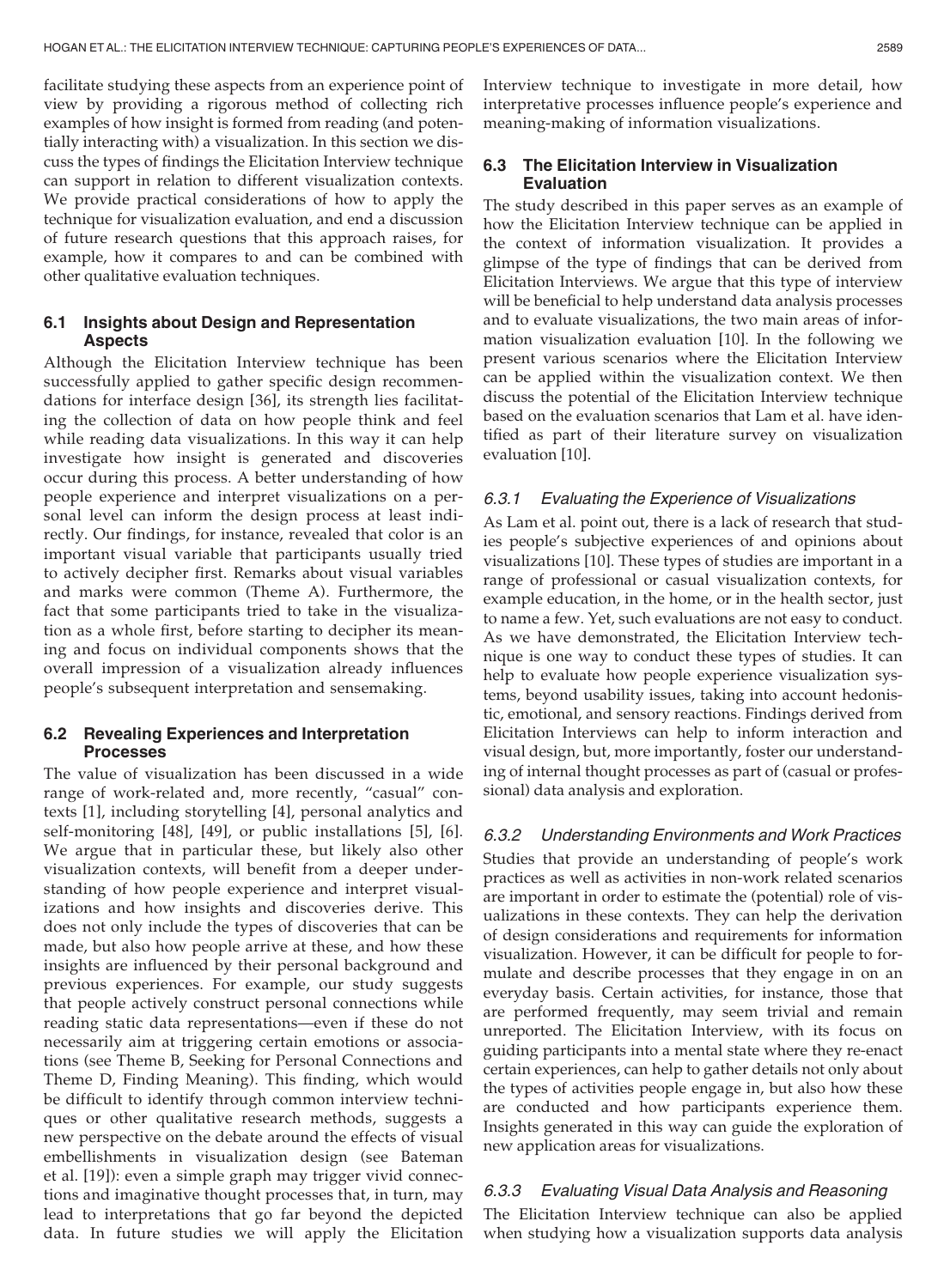processes and data reasoning. A lot of application areas of visualization are characterized by loosely defined research questions or problems and involve fluid open-ended data explorations where a variety of approaches may be applied [10]. For instance, research in the humanities but also in other domains is not based on clearly defined hypotheses, but, instead, questions and stories evolve as domain experts explore document collections around certain topic areas [50]. Because of the complexity of these processes and discoveries, qualitative evaluation methods are required that can capture the variety of approaches. Here, the Elicitation Interview technique can be beneficial, as it is designed to unearth even subtle and unexpected discoveries and related analysis processes and how these are influenced by the visualization at hand and people's personal background and attitudes.

#### 6.3.4 Evaluating Communication through Visualization

The impact of a visualization is evaluated based on its ability to communicate information. This communication process is deeply personal: as our small vignette of findings has shown, different people will interpret a visualization in different ways, based on their personal background, assumptions, and preferences. No matter how plain a visualization is designed, it can trigger personal memories, associations, and rich emotions. The Elicitation Interview technique can bring these to the fore in form of genuine accounts of experiences. Furthering our research in this area is important, especially as visualizations are now frequently used in casual contexts such as libraries, museums, or at home, and we need to deepen our understanding of how everyday people may interpret visualizations, and how visualizations affect people's experiences in-situ.

Recent surveys have found that in particular the last three evaluation scenarios are heavily underrepresented in current InfoVis and SciVis literature [9], [10]. One reason for this may be the lack of techniques that can provide genuine and rich insights into people's experiences and analysis processes. The Elicitation Interview technique can be considered as a valuable addition to qualitative evaluation methods that can address these scenarios. We hope that the community will pick up on it and add to the discussion of how it can be applied in different areas of visualization (including InfoVis, SciVis and Visual Analytics) and in combination with other evaluation methods.

## 6.4 Practical Considerations

The Elicitation Interview technique provides visualization researchers with a valuable tool to capture experience and offers unique insights into cognitive processes involved. However, it should have become clear that special attention has to be paid to how the interview is conducted, and we have named a number of procedures that need to be applied (agreement with participant, interview in present tense, maintaining a state of evocation in the participant). As well as the interview protocol, there are other issues that need to be considered when conducting an Elicitation interview, namely the physical setting.

Training. Like all qualitative evaluation techniques, the Elicitation Interview requires training and a certain level of practise in order to apply it effectively. In particular, all interviewing requires experience to minimize the introduction of potential biases through leading questions [20]. Similarly, the nature of focus groups requires carefully trained researchers, who understand, for example, how to engage all participants in a topic and how to refocus conversations [51]. From a practice/training aspect, the Elicitation Interview is therefore not more time or resource intensive than other qualitative research methods, in some ways, it may be even be easier to gain practice. Much like most other qualitative methods, the Elicitation Interview technique rewards such efforts by producing a vast amount of rich data, which, and this, again, is a downside of all qualitative research approaches, has to be processed as part of a time consuming and, at times, qualitative analysis process.

Context. While we imagine the Elicitation Interview technique to be valuable across the different areas of visualization contexts, including InfoVis, SciVis and Visual Analytics, it has to be considered that the technique may not be applicable in all situations or visualization contexts. For instance, the Elicitation Interview requires time and is therefore not appropriate to gather feedback from people in an ad-hoc manner. Also, the selection of participants has to be carefully considered. Some people may feel uncomfortable with the style in which the Elicitation Interview is conducted, as it involves in-depth questions about emotional aspects of the experience. In extreme cases, such an interview can trigger unexpected or strong emotions in participants which may require the discontinuation of the interview. For instance, during our pre-study we encountered a difficult situation where a participant became extremely distressed when recounting her experience of reading a visualization that evoked an emotional event in her life. This potential for strong emotional reactions has to be considered during the study design, in particular when recruiting participants. Also, participants have to be informed about this as a potential risk of their participation.

Choice of study scenario. When illustrating the key characteristics of an Elicitation Interview we highlighted that focusing on a particular experience is a fundamental element to the successful application of the technique. However, deciding upon what singular experience to investigate depends on the context and purpose of the study. The procedure we followed in our study involved creating an experience by providing the interviewees with a choice of visualizations to read before the interview took place. The reason we offered the participants this amount of time was mainly due to practical concerns, as we wanted to be assured that they would have enough time to read the visualizations. Other studies have shown that the technique can be also be applied successfully over a shorter period of time, sometimes immediately before the interview [31]. An Elicitation Interview can also be used to investigate an experience that was not seeded by the researcher. For example, the technique could facilitate the investigation of moments when a visualization had an impact on a person life in order to provide a better understanding of how visualization can effect people.

Physical setting. The interview should take place in quiet location to allow the interviewee to concentrate on reenacting the original experience. Although it is not a perquisite, it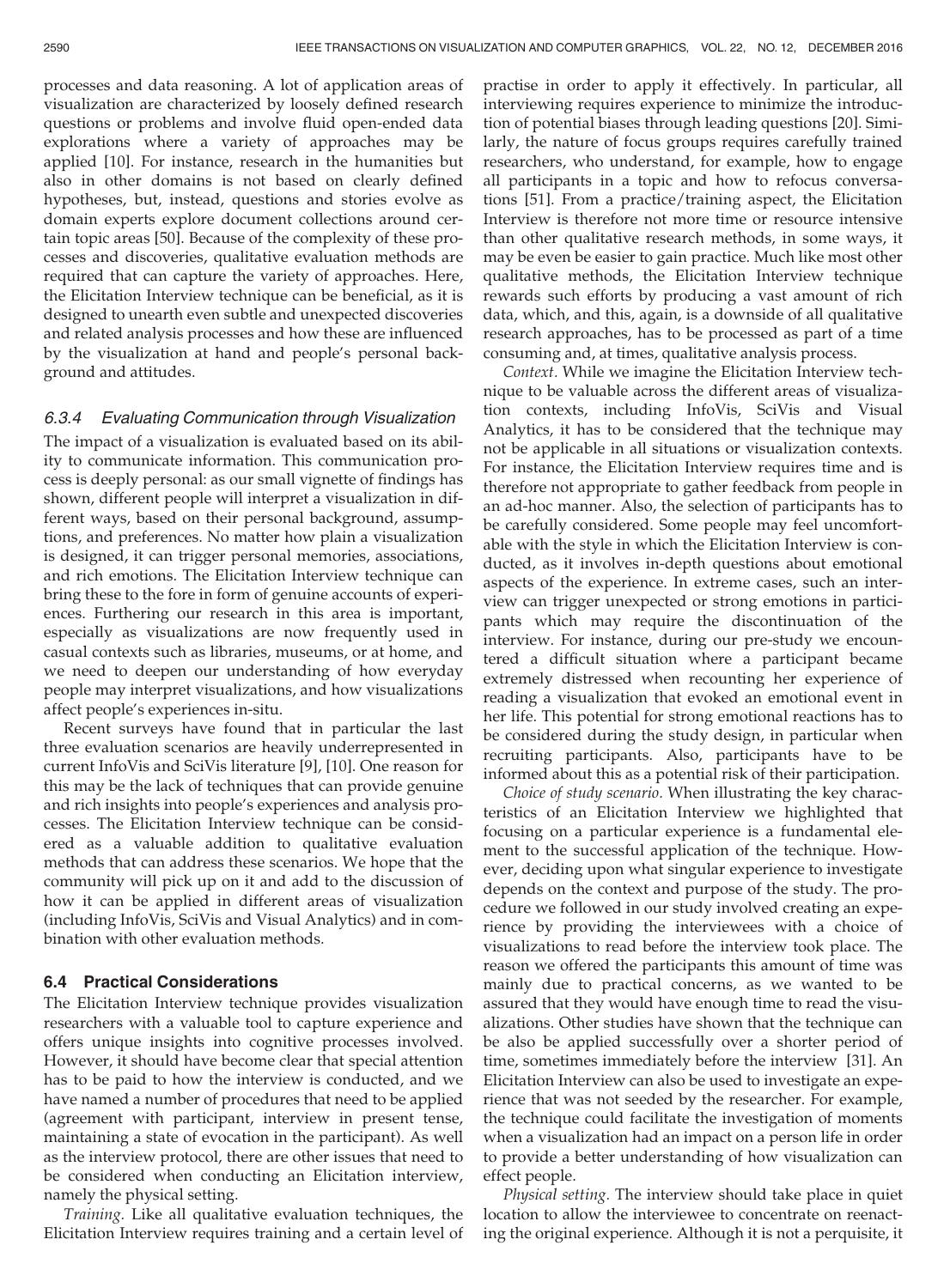helps the process of reenactment to conduct the interview in the same location as where the event or activity in focus took place.

Props. Using the Elicitation Interview in pedagogical and therapeutic contexts has shown that using props during the interview may help to reach and maintain a state of evocation. For instance, holding an object such as a childhood toy during the interview may help a participant to reenact a childhood event. It is not clear, however, how this practice transfers to the visualization context. For example, providing the participant with the actual item under investigation, in our case the data visualization itself, may introduce bias or rationalization on the part of the interviewee. Future studies are required to investigate this aspect further.

Individual versus group interviews. To our knowledge the Elicitation Interview technique has only ever been used with individual participants; the in-depth and personal character of the interview technique does not seem to lend itself to group scenarios. However, in collaborative visualization scenarios it could be interesting to explore experiences of group members individually using the Elicitation Interview technique and compare these findings with aspects that come out of regular interviews or focus groups with all members together. This points to the potential of the Elicitation Interview technique to be combined with other interview styles and evaluation methods, which, in general, is an interesting area for future research.

Data analysis and presentation of results. The analysis and presentation of findings gathered from an Elicitation Interview is similar to that of common qualitative methods such as interviews or video analysis. It is key to follow a rigorous qualitative approach (see analysis approaches discussed in Section 3.3), and the involvement of multiple coders in this process will help to verify themes that emerge from the data. When it comes to presenting the results of an Elicitation Interview, it is important to support and illustrate the argument with direct quotes from participants. Quantitative data in the form of, for example, the number of participants who discussed a particular topic, can help to enhance results. If ethical concerns allow this, the transcribed interview data can be made publicly available to allow other researchers to better comprehend the presented results and conduct follow-up studies. However, while we can make the data collection and analysis process as transparent as possible, it will be difficult to fully reproduce an Elicitation Interview—as with all qualitative research methods the particular in-situ study context and the in-the-moment connection between participant and the interviewer may bring some insights to the fore that will not come up otherwise. This is in the nature of qualitative studies and can be considered a limitation. However, it is such types of studies which enables rich and direct accounts of participants' experiences which cannot be collected otherwise.

## 6.5 The Elicitation Interview in Comparison

Our example study is the first to apply the Elicitation Interview in the context of visualization evaluation and was mostly conducted to explore the potential of this technique. Future studies will have to investigate in more detail its strengths and limitations, in particular in comparison to other qualitative evaluation techniques, such as think-aloud protocols, regular post-session interviews, or video-guided interviews. To this point we can only speculate that the Elicitation Interview technique can be advantageous over think-aloud protocols as it does not interfere with ongoing thought processes during the activity in focus.

Similarly, the themes we extracted from our Elicitation Interviews illustrate people's emotional reactions to data representations that common post-session interviews are unlikely to capture. It is the iterative character of the Elicitation Interview that enables a focus on "in-the-moment" experiences that are grounded in sensory aspects of the experience (e.g., smell, tactile, and auditory aspects) and, therefore, the collection of very personal experience accounts, such as the seeking of personal connections to reaffirm and contextualize the represented data, the experience of the data representation as a animated entity that "explains" information but may not "tell the truth", and the extraction of rich meaning and stories from charts and graphs, that go beyond the represented data, and that even manifest themselves in vivid pictures.

It would be interesting to compare the Elicitation Interview to video-guided interview techniques that confront the participant with visual accounts of past activities or experiences. While we expect a higher risk of post-rationalization with such techniques, future studies will have to investigate these aspects in detail. While comparative studies of evaluation methods have been suggested previously [52], they are still rare. We therefore call for these types of studies that compare findings from different evaluation techniques to further investigate the benefits and limitations of different evaluation techniques and, potentially, how they can be effectively combined.

## 7 CONCLUSION

In this paper we have introduced and discussed the Elicitation Interview technique from a visualization perspective. This technique aims at capturing genuine accounts of people's lived experiences, including hedonistic, emotional and sensory aspects while minimizing potential biases through post-rationalization. Key characteristics include guiding the participant into a state of evocation, the capture of people's experiences at different levels of detail through iterative recall, and the use of present tense to maintain a state of evocation in the participant. We have presented a study that illustrates how the Elicitation Interview technique can be applied in the context of static data visualizations and, through a vignette of findings, have shown what types of insights this technique can support. For instance, our findings illustrate how people seek for personal connections to the presented information to reaffirm and contextualize this information, and how these personal connections can also promote the critical contemplation of the presented approaches and facts. Furthermore, we have collected examples of people engaging in a personal dialogue with data representations that, evidently, can trigger rich emotions and interpretations that go beyond the presented data.

Evaluation scenarios where Elicitation Interviews may be particularly suitable include the evaluation of experiences beyond usability aspects, understanding environments and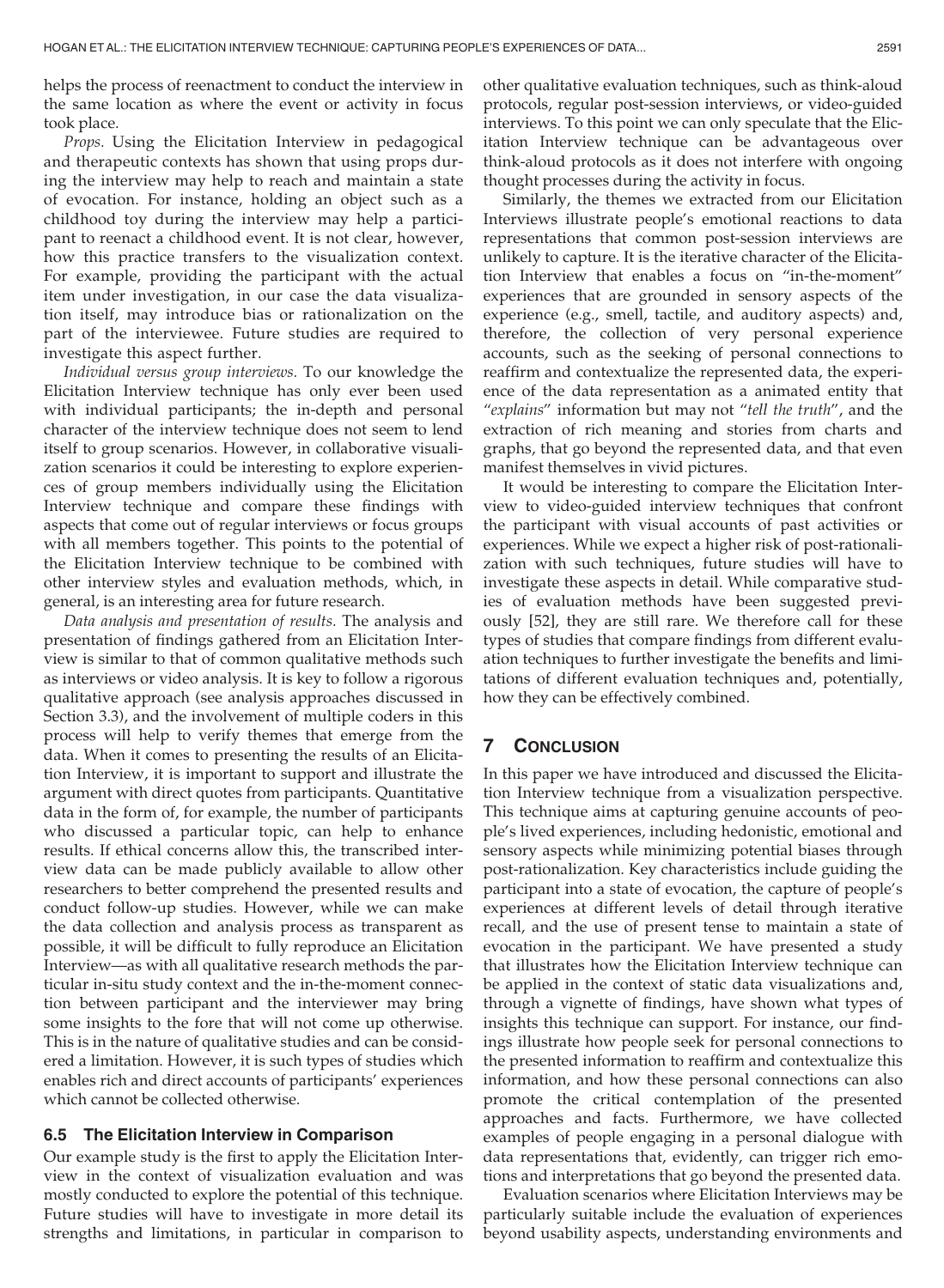work practises, the evaluation of visual data analysis and reasoning, and the evaluation of communication through visualization. This paper provides a first glimpse into the potential of this technique in a visualization context. The challenge for us now is to apply this technique to a wide of range of scenarios to (1) help better understand people's experiences with visualization, in particular as part of openended exploration processes and insight generation and to (2) further explore the benefits and limitations of this technique for visualization evaluation. In the long run, research in this area will inform the creation of visualizations that leverage the full range of human experience.

## ACKNOWLEDGMENTS

The authors wish to thank all the people who participated in the study for their time and patience. The authors also wish to thank the editor and anonymous reviewers for suggestions that have improved this article, and finally a special mention of thanks to Claire Petitmengin for the inspiration and training she provided us to learn and use the Elicitation Interview technique.

## **REFERENCES**

- [1] Z. Pousman, J. T. Stasko, and M. Mateas, "Casual information visualization: Depictions of data in everyday life," IEEE Trans. Visual. Comput. Graphics, vol. 13, no. 6, pp. 1145–1152, Nov./Dec. 2007.
- [2] A. Thudt, D. Baur, and S. Carpendale, "Visits: A spatiotemporal visualization of location histories," in Proc. Eurographics Conf. Visual., 2013, pp. 79 –83.
- A. Thudt, D. Bau, S. Huron, and S. Carpendale, "Visual mementos: Reflecting memories with personal data," IEEE Trans. Visual. Comput. Graphics, vol. 22, no. 1, pp. 369–378, Jan. 2016.
- [4] E. Segel and J. Heer, "Narrative visualization: Telling stories with data," IEEE Trans. Visual. Comput. Graphics, vol. 16, no. 6, pp. 1139–1148, Nov./Dec. 2010.
- [5] F. Block, M. Horn, B. Phillips, and J. Diamond, "The deeptree exhibit: Visualizing the tree of life to facilitate informal learning," IEEE Trans. Visual. Comput. Graphics, vol. 18, no. 12, pp. 2789– 2798, Dec. 2012.
- [6] U. Hinrichs, H. Schmidt, and S. Carpendale, "EMDialog: Bringing information visualization into the museum," IEEE Trans. Visual. Comput. Graphics, vol. 14, no. 6, pp. 1181–1188, Nov./Dec. 2008.
- [7] A. Thudt, U. Hinrichs, and S. Carpendale, "The Bohemian bookshelf: Supporting serendipitous discoveries through information visualization," in Proc. SIGCHI Conf. Human Factors Comput. Syst., 2012, pp. 1461–1470.
- [8] J. Bird and Y. Rogers, "The pulse of tidy street: Measuring and publicly displaying domestic electricity consumption," in Proc. Workshop Energy Awareness Conservation Pervasive Appl., 2010.
- [9] T. Isenberg, P. Isenberg, J. Chen, M. Sedlmair, and T. Moeller, "A systematic review of the practice of evaluating visualization," IEEE Trans. Visual. Comput. Graphics, vol. 19, no. 12, pp. 2818– 2827, Dec. 2013.
- [10] H. Lam, E. Bertini, P. Isenberg, C. Plaisant, and S. Carpendale, "Empirical studies in information visualization: Seven scenarios," IEEE Trans. Visual. Comput. Graphics, vol. 18, no. 9, pp. 1520–1536, Sep. 2012.
- [11] C. Petitmengin, P. Varela, J. Shear, and T. View, "The intuitive experience," J. Consciousness Stud., vol. 6, nos. 2/3, pp. 43–77, 1999.
- [12] M. Hassenzahl, A. Platz, M. Burmester, and K. Lehner, "Hedonic and ergonomic quality aspects determine a software's appeal," in Proc. SIGCHI Conf. Human Factors Comput. Syst., 2000, pp. 2001– 2008.
- [13] P. Zhang and N. Li, "The importance of affective quality," Commun. ACM, vol. 48, no. 9, pp. 105–108, Sep. 2005.
- [14] P. Wright and J. McCarthy, "Empathy and experience in HCI," in Proc. SIGCHI Conf. Human Factors Comput. Syst., 2008, p. 637646.
- [15] J. McCarthy and M. NChonchir, "The enchanting potential of technology: A dialogical case study of enchantment and the Internet," Pers. Ubiquitous Comput., vol. 12, no. 5, p. 401409, 2007.
- [16] P. Vermersch, Lentretien Dexplicitation. Binghamton, NY, USA: ESF, 1994.
- [17] A. Light, "Adding method to meaning: A technique for exploring peoples' experience with technology," Behaviour Inf. Technol., vol. 25, no. 2, p. 175–187, 2006.
- [18] C. Petitmengin, V. Navarro, and M. L. V. Quyen, "Anticipating seizure: Pre-reflective experience at the center of neuro-phenomenology," Consciousness Cognition, vol. 16, no. 3, pp. 746–764, Sep. 2007.
- [19] S. Bateman, R. L. Mandryk, C. Gutwin, A. Genest, D. McDine, and C. Brooks, "Useful Junk? The effect of visual embellishment on comprehension and memorability of charts," in Proc. SIGCHI Conf. Human Factors Comput. Syst., 2010, pp. 2573–2582.
- [20] S. Carpendale, "Evaluating information visualization," in Information Visualization. New York, NY, USA: Springer-Verlag, 2008, pp. 19–45.
- [21] T. Munzner, "A nested model for visualization design and validation," IEEE Trans. Visual. Comput. Graphics, vol. 15, no. 6, pp. 921–928, Nov./Dec. 2009.
- [22] P. Isenberg, A. Tang, and S. Carpendale, "An exploratory study of visual information analysis," in Proc. SIGCHI Conf. Human Factors Comput. Syst., 2008, pp. 1217–1226.
- [23] J. Walny, B. Lee, P. Johns, N. H. Riche, and S. Carpendale, "Understanding pen and touch interaction for data exploration on interactive whiteboards," IEEE Trans. Visual. Comput. Graphics, vol. 18, no. 12, pp. 2779–2788, Dec. 2012.
- [24] B. Raingruber, "Video-cued narrative reflection: A research approach for articulating tacit, relational, and embodied understandings." Qualitative Health Res., vol. 13, no. 8, pp. 1155–1169, 2003.
- [25] P. Vermersch, "Introspection as practice," J. Consciousness Stud., vol. 6, no. 2-3, p. 1742, 1999.
- [26] M. Maurel, "The explicitation interview: Examples and applications," J. Consciousness Stud., vol. 16, nos. 10–12, p. 58–89, 2009.
- [27] A. Remillieux, C. Petitmengin, J. Ermine, and C. Blatter, "Knowledge sharing in change management: A case study in the french railways company," J. Knowl. Manag. Practice, vol. 11, no. 2, 2010, http://www.tlainc.com/articl226.htm
- [28] E. Katz, "Attending to clinical practice: A phenomenological study exploring the structure of clinical attention and its relationship with holistic competence," Ph.D. dissertation, Univ. Toronto, Toronto, ON, Canada, 2011.
- [29] C. Petitmengin, M. Bitbol, J.-M. Nissou, B. Pachoud, H. Curallucci, M. Cermolacce, and J. Vion-dury, "Listening from within," J. Consciousness Stud., vol. 16, no. 10, pp. 252–285, 2009.
- [30] A. Light, "Transports of delight? What the experience of receiving (mobile) phone calls can tell us about design," Pers. Ubiquitous Comput., vol. 12, no. 5, pp. 391–400, 2007.
- [31] M. Obrist, S. A. Seah, and S. Subramanian, "Talking about tactile experiences," in Proc. SIGCHI Conf. Human Factors Comput. Syst., 2013, pp. 1659–1668.
- [32] E. Husserl, Ideas Pertaining to a Pure Phenomenology and to a Phenomenological Philosophy. The Hague, Netherlands: Nijhoff, 1913.
- [33] H. Spiegelberg, Doing Phenomenology. The Hague, Netherlands: Martinus Nijhoff Publishers, 1975.
- [34] D. Nunan, Research Methods in Language Learning. Cambridge, U.K. : Cambridge Univ. Press, 1992.
- [35] C. Petitmengin, "Describing ones subjective experience in the second person: An interview method for the science of consciousness," Phenomenol. Cognitive Sci., vol. 5, nos. 3/4, pp. 229–269, Nov. 2006.
- [36] A. Light and I. Wakeman., "Beyond the interface: Users' perceptions of interaction and audience on websites," Interacting Comput., vol. 13, no. 3, pp. 325–351, Feb. 2001.
- [37] C. Petitmengin, A. Remillieux, and S. Carter-thomas, "A gap in Nisbett and Wilson's findings? A first-person access to our cognitive processes," Consciousness Cognition, vol. 22, no. 2, pp. 654–669, 2013.
- [38] P. Vermersch, "Describing the practice of introspection," J. Consciousness Stud., vol. 15, nos. 10–12, pp. 20–57, 2009.
- [39] K. A. Krippendorf, Content Analysis: An Introduction to its Methodology, Beverly Hills, CA, USA: Sage Publications, 1980.